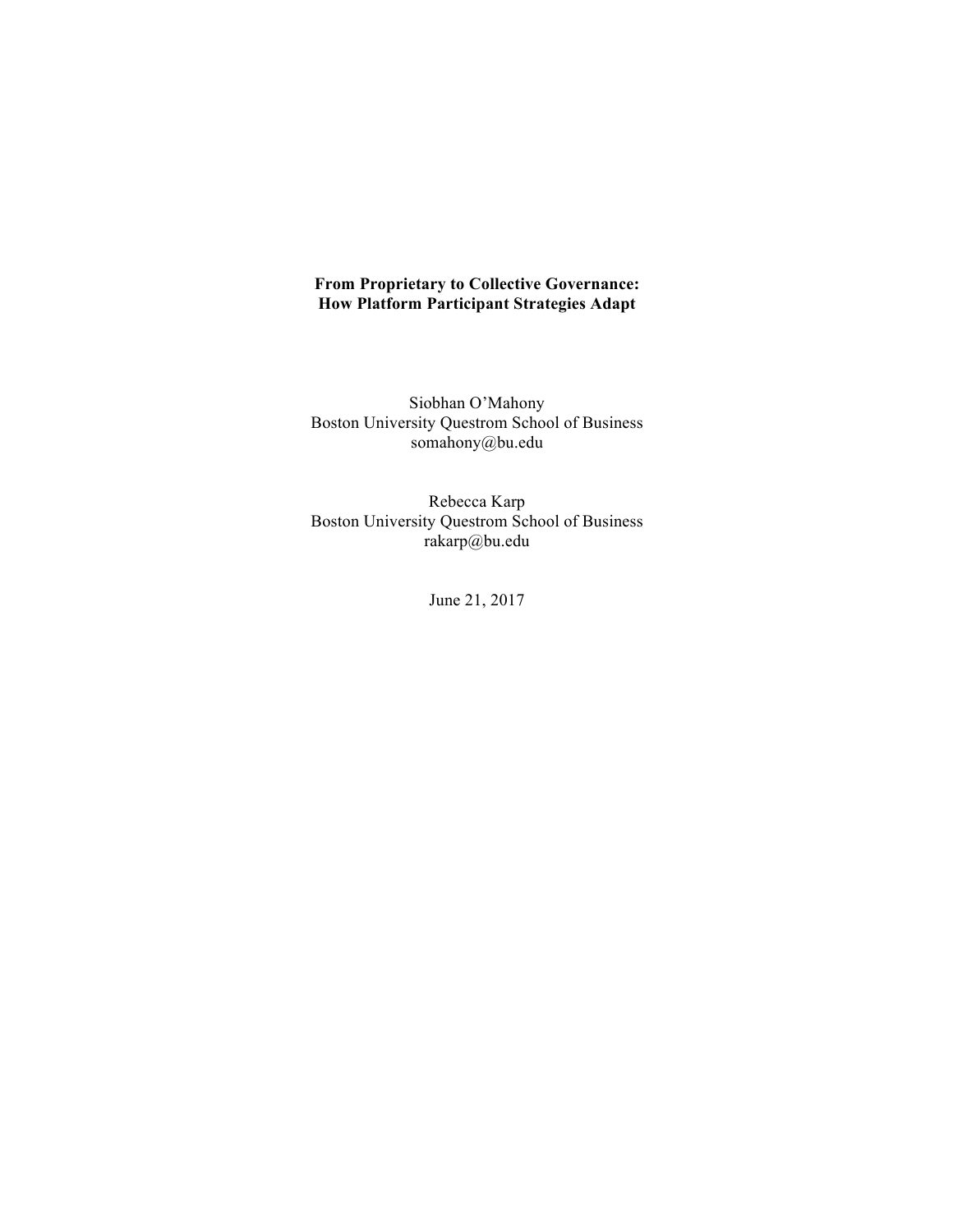#### **ABSTRACT**

Platform scholars tend to focus on how firms design and lead a platform that external participants leverage. Often, platform leaders govern the rules for accessing the platform and can shift these rules to maintain or improve their competitive advantage. When platform leaders alter platform rules, the strategies of external participants can be upended. Scholars have examined the trade-offs between opening and closing aspects of a platform primarily from the perspective of platform leaders, without examining how participants are affected. How do participants adapt their strategies when a platform transitions from proprietary to collective governance? Despite the fact that opening aspects of a platform are key to seeding innovative complements, little research examines this type of transition. With field data from a platform sponsor and 16 participants, we trace how participants adapt their strategic choices to pursue six strategies, varying in participation intensity, over time. Contributions to the platform increased as access and control opened, but most firms reduced their participation intensity when platform leadership became indeterminate. While some firms cooperated with the platform, contributing in ways that enriched the platform, other firms acted opportunistically, contributing in ways that depleted, slowed or redirected the platform's development. Our research explains how participants guardedly learn to participate with open and collectively governed platforms in ways that both preserve and threaten their competitive advantage.

### **INTRODUCTION**

Despite the fact that platforms depend on external participants to create value through added extensions, applications and services that enrich a platform's relevance (Adner, 2017; Parker, Van Alstyne, Jiang, 2016), platform scholars rarely analyze participants' strategies that enable a platform's propagation and competitive advantage (e.g. Jeppesen and Lakhani, 2010; Jeppesen and Frederiksen, 2006). Scholars have been primarily interested in examining how platform owners achieve competitive advantage through platform leadership (Gawer and Cusamano, 2002; Iansiti and Levien, 2004). Platforms are a set of common components, interfaces or frameworks reused across a range of products (McGrath, 1995; Meyers and Lehnerd, 1997; Bresnahan and Greenstein, 1999; Baldwin and Woodard, 2009). Some platforms mediate market transactions between producers and consumers (Parker and Van Alystne, 2005; Rochet and Tirole, 2003; Rysman, 2009; Boudreau and Jeppesen 2016), while other platforms help firms draw upon common components or frameworks (Boudreau 2010; Wheelwright and Clark, 1992; Gawer and Henderson, 2007) to create extensions.

In either case, platforms benefit from platform leaders who can optimize control over a set of governance rules to manage access and control of a platform (Parker and Van Alystne, 2017; Tiwana 2013). Even though platform leaders define the rules that govern platform participation, they often depend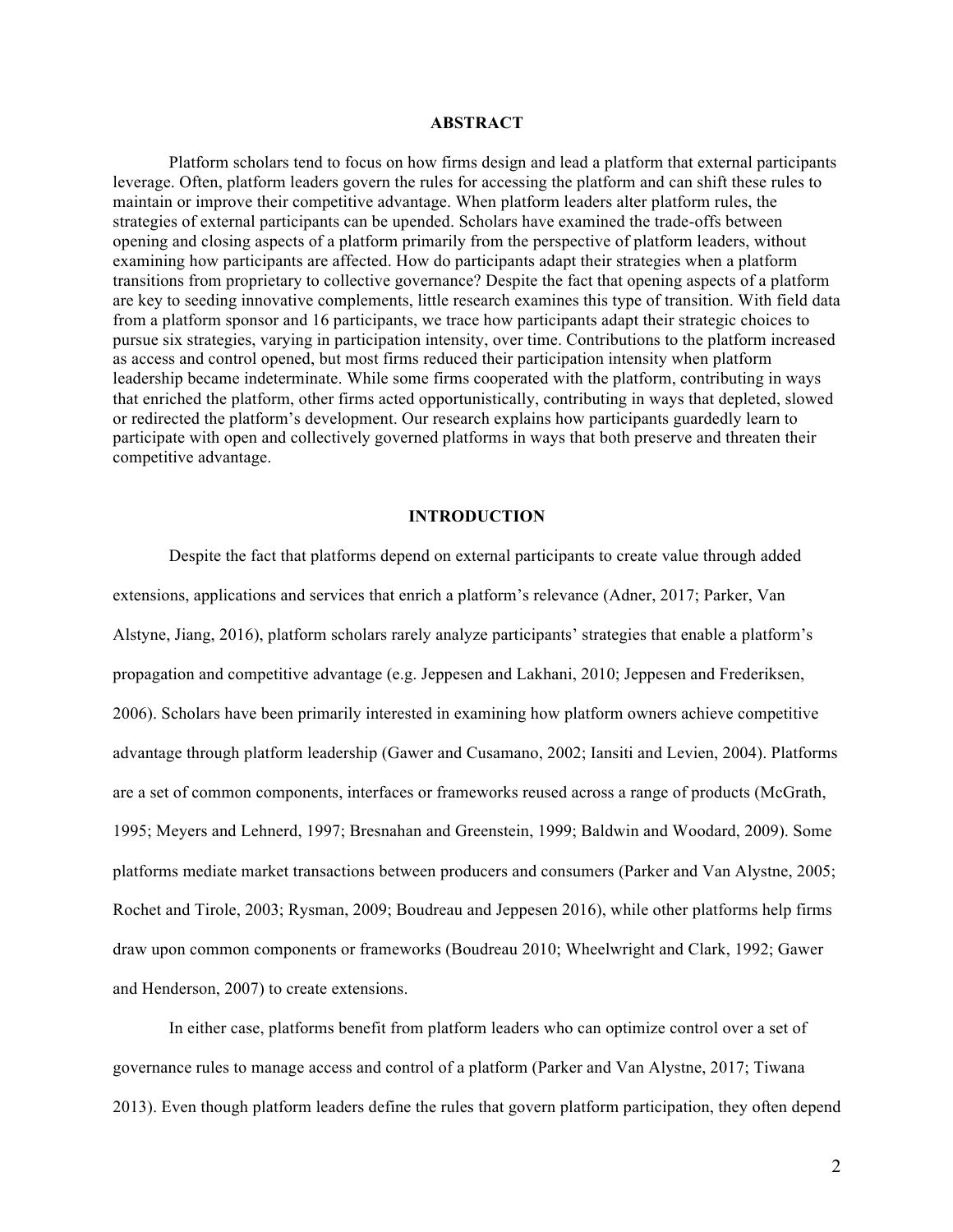on external participants to provide complements to enhance a platform's value (Kapoor and Agarwal, 2017). As a result, many platform leaders selectively open aspects of their platform to either seed the growth of producers or attract consumers that will drive adoption and usage of the platform (Eisenmann, Parker and Van Alstyne, 2009; Chesbrough, 2003; West, 2003). However, these choices are not one-time decisions (Appleyard and Chesbrough, 2017) as platforms are rarely static. Rather, platforms are dynamic architectures (e.g. Baldwin and Clark, 2000) evolving with technical contributions from both the platform leader and external participants. What is less recognized is that some of this dynamism unfolds when platform leaders adjust the rules guiding external platform participation.

When a platform leader revises a platform's rules, they can fundamentally affect the degree to which external participants are motivated and able to use, modify, and recombine with a platform (e.g. Murray and O'Mahony, 2007), thus affecting the capabilities and opportunities extended to external participants. While scholars have pursued deep analysis of how platform leaders create rules to achieve their own competitive advantage (Parker and Van Alsytne, 2017; Gawer and Cusamano, 2002; Iansiti and Levien, 2004; Gawer and Henderson, 2007; Parker, Van Alstyne, and Choudary, 2016), how platform participants respond when the rules governing participation transition is under examined. Platform transitions can be incremental as the product of cumulative innovation (e.g. Murray and O'Mahony, 2007) or triggered by acquisitions. Transitions can change platform ownership and leadership as well as the rules governing participation, particularly when a closed platform becomes open or vice versa. Despite the fact that prominent firms like IBM, Sun, Netscape, and Tesla have made dramatic transitions opening formerly closed and proprietary platforms, few empirical studies of such transitions exist. Transitions can unpredictably relax certain rules or harden others which may affect external participants dependent upon the platform, leading them to re-evaluate their strategies for participation. When platform leaders change a platform's rules, external participants must decide if their existing strategies will produce the same outcomes, as the opportunities available and their payoff structure may change as a result (e.g. Gavetti and Helfat, 2016). However, little research examines platform transitions from the perspective of external participants. How do participants adapt their strategies when a platform transitions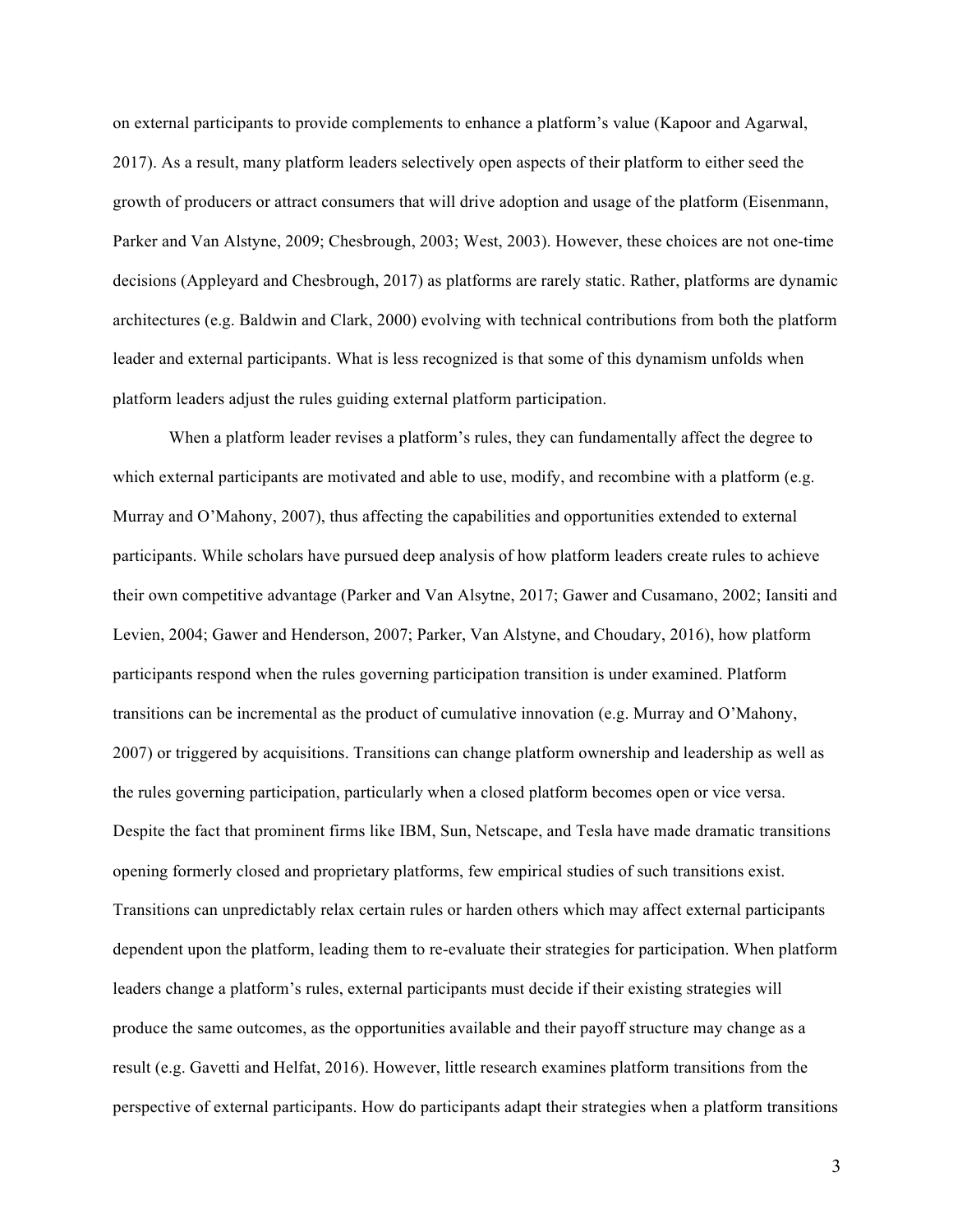from proprietary to collective governance?

Our research addresses this question with a seven year, inductive field study of the Eclipse development platform, examining how external participants reacted as the platform they initially engaged with transitioned from proprietary to collective governance from 2000 to 2006. By tracking how 11 specific platform governance domains in the areas of technology, architecture, legal and membership, were revised, we identified four modes of governance and traced participants' subsequent adjustments in their platform strategies. While formal models tend to view platform participation as a binary choice (e.g. Parker and Van Alstyne, 2005; 2017; Boudreau 2010), the firms in our study made a range of strategic choices, varying in intensity, with implications for their overarching platform strategy. Most firms increased their participation intensity as the platform opened to collective control but pulled back when platform leadership became indeterminate. While participation intensity fluctuated with transitions in platform governance, differences in platform alignment were immutable. We found many participants 'on the other side of the platform' contributing in opportunistic ways that could be detrimental to the platform, complicating the assumption that external participants with a platform always participate as complements (Gawer, 2014). By examining participants' platform strategies under four modes of governance, where conditions of access and control differed, we contribute a dynamic explanation of how platform participation can vary and affect a platform's vitality.

#### **PLATFORM LEADERSHIP AND THE TRADE-OFFS OF OPEN GOVERNANCE**

Platforms are often defined as a set of common components and tools (West, 2003), layered architectures (Yoo, Henfridsson, and Lyytinen, 2010) or common interfaces (Baldwin and Woodard, 2009) that facilitate system-wide development and innovation (Boudreau, 2010). More recently, scholars have appended this definition to include the set of rules that govern external participation with the platform (Tiwana, 2013). Platform leaders govern the rules for participation which regulate the affordances extended to or closed to external participants (West, 2003; Eisenmann, Parker and Van Alstyne, 2009). In analyzing platform leadership, both practitioners and academics vigorously debate the benefits of open vs closed governance approaches (Katz and Shaprio, 1986; West, 2003; Chesbrough,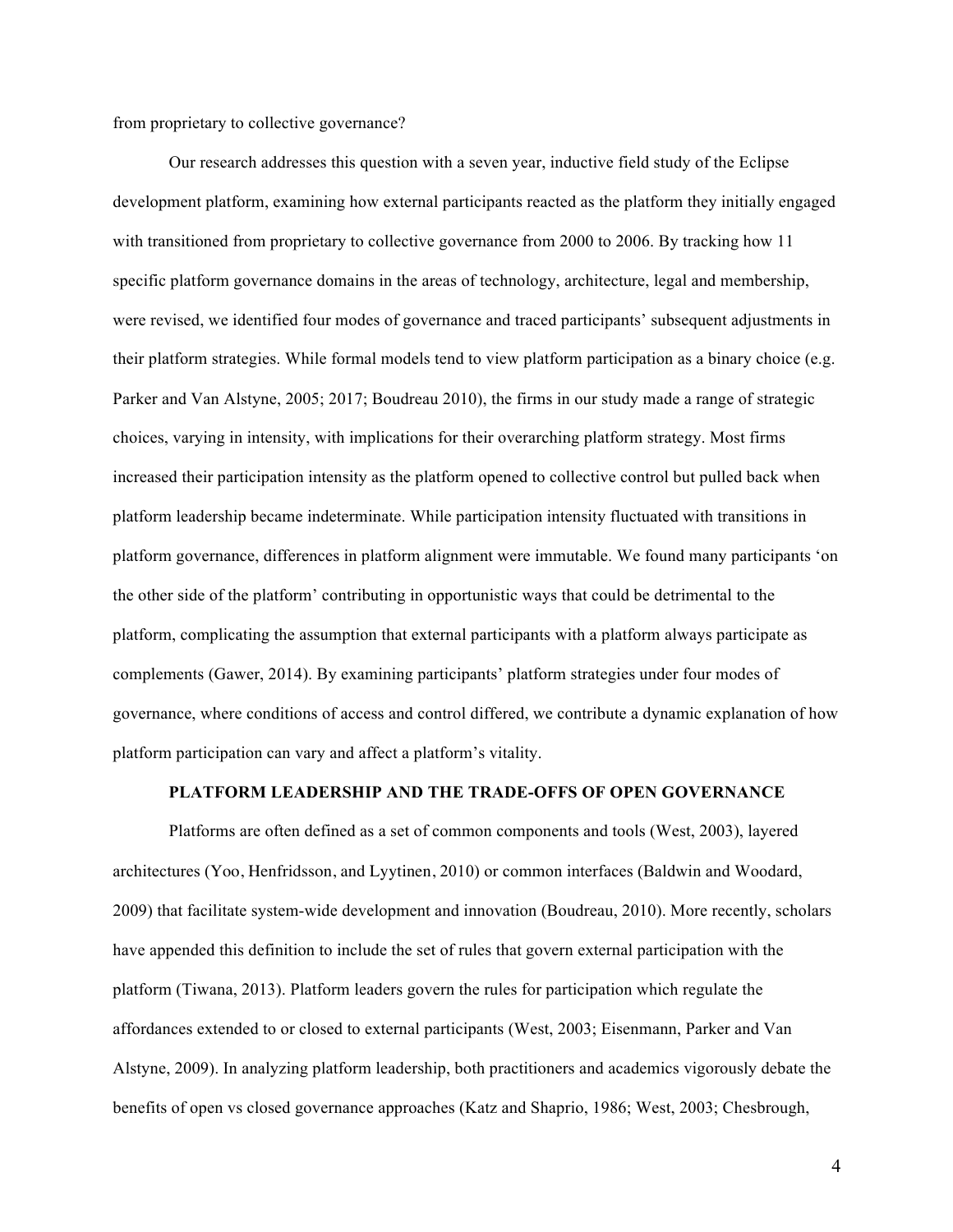Vanhaverbeke and West, 2006). By opening aspects of their platforms to external participants, platform leaders can increase adoption and relevance of the platform (West, 2003; von Hippel and von Krogh. 2003; von Hippel, 2005). Opening a platform to vibrant community of external contributors can spur experimentation (Allen, 1983) and decrease innovation costs (von Hippel and von Krogh, 2003; Von Hippel, 2005; Chesbrough, 2003). Further, opening can increase the value of a platform as external producers and consumers may be better apt to predict demand for new services, products and features than the platform leader can on their own (Chesbrough, 2003; Seidel, Langner and Sims, 2016).

Alternatively, opening a platform can also provide rivals access to potentially proprietary information (Farrell and Simcoe, 2012), increase forking and competition (Parker and Van Alstyne, 2017) and induce uncertainty as to the future technical direction of the platform (Greenstein, 2009). Maintaining proprietary control over a closed platform can increase profits to the platform leader by preventing appropriation by external participants (e.g. Teece, 1986) and sustain quality standards over platform architecture and its extensions (Baldwin and Clark, 2000). Thus, platform leaders may restrict access or close their platform to maintain the quality of participants and their contributions (Zhu and Iansiti, 2011); decrease coordination costs (Bresnahan and Greenstein, 1999); and orchestrate platform changes (Eisenmann, Parker, Van Alstyne, 2011). However, these debates often neglect the fact that platforms are dynamic architectures (e.g. Baldwin and Clark, 2000) constantly evolving through interaction with vibrant communities of complementors and users. Rather than a one-time decision to sustain competitive advantage, platform leaders continuously manage the rules which affect the tradeoffs between opening aspects of the platform and maintaining control (Almirall and Casadesus-Masanell 2010). For example, Propellerhead, a music software platform, relied on communities of developers and users to expand the scope of their technology; eventually creating a new market for the firm (Jeppesen and Frederiksen, 2006). As rival platforms shift, platform leaders may initiate generational transitions of product offerings (Kapoor and Agarwal, 2017) or transition access and control of a platform (Appleyard and Chesbrough, 2017) to attract, manage or influence external participation. For example, Boudreau (2010) showed that opening access to handheld computer platforms increased the rate at which new third party devices were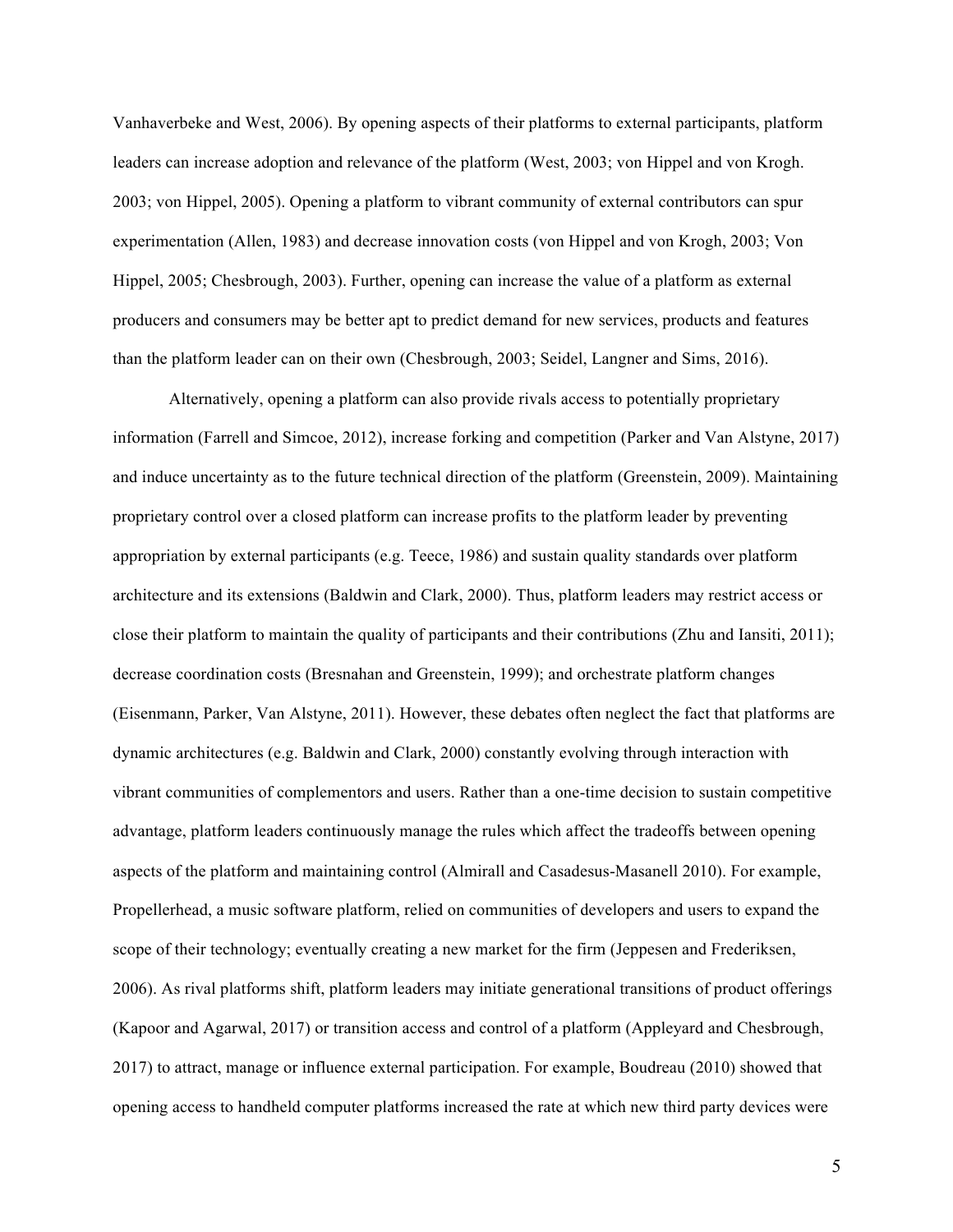developed. However, devolving control, to allow third parties to modify the platform directly, had less of an effect. This suggests that opening certain governance domains can induce recombinant innovation, whereas opening other domains may not. Further, participants may vary in their responses to governance changes, when granted control, some potentially will contribute, while others may refrain.

Building on Boudreau (2010), we propose that the "rules" for platform governance embody two distinct elements: *access* or the degree to which a platform is legally open and usable to external participants (West, 2003; West and O'Mahony, 2008); and *control* defined as the rights to set the rules which determine how a platform is organized, architected and technically produced. Access and control can be managed in distinct ways and may transition independently. For example, Sun Microsystem opened Java, making it accessible to all, while retaining control over protocols and architecture (Garud and Jain, Kumaraswamy, 2002). Similarly, Netscape opened the code to its Mozilla browser, making it accessible to all, and only years later transitioned control to an open source community. Thus, transitions in access and control may not happen at once, but unfold as platform leaders and external participants grapple with governance transitions amidst changing technical trajectories.

When making decisions about access and control, platform leaders set boundaries regarding *what*  to open. For example, Gawer and Henderson (2007) showed how Intel facilitated complementary innovation by opening select platform interfaces in areas that were not strategic to Intel while maintaining control over the platform's technical direction. Platform leaders set boundaries regarding *who can*  participate (West, 2003). For example, while Apple's application store is open for application developers to sell their goods, developers' ability to join the platform is heavily vetted by Apple. Application developers who meet Apple's requirements achieve a stamp of approval through admittance to the platform. Often, to create competitive advantage, platform leaders strive to thread the needle; opening access to their platform to seed participation, but maintaining control to secure competitive advantage for themselves (Eisenmann, Parker and Van Alstyne, 2009; Gawer and Cusumano, 2002; 2008). While many studies examine the role of open access in growing an external community of participants that can add value to a platform (Parker and Van Alstyne, 2017; Boudreau 2010; Gawer and Henderson, 2007), little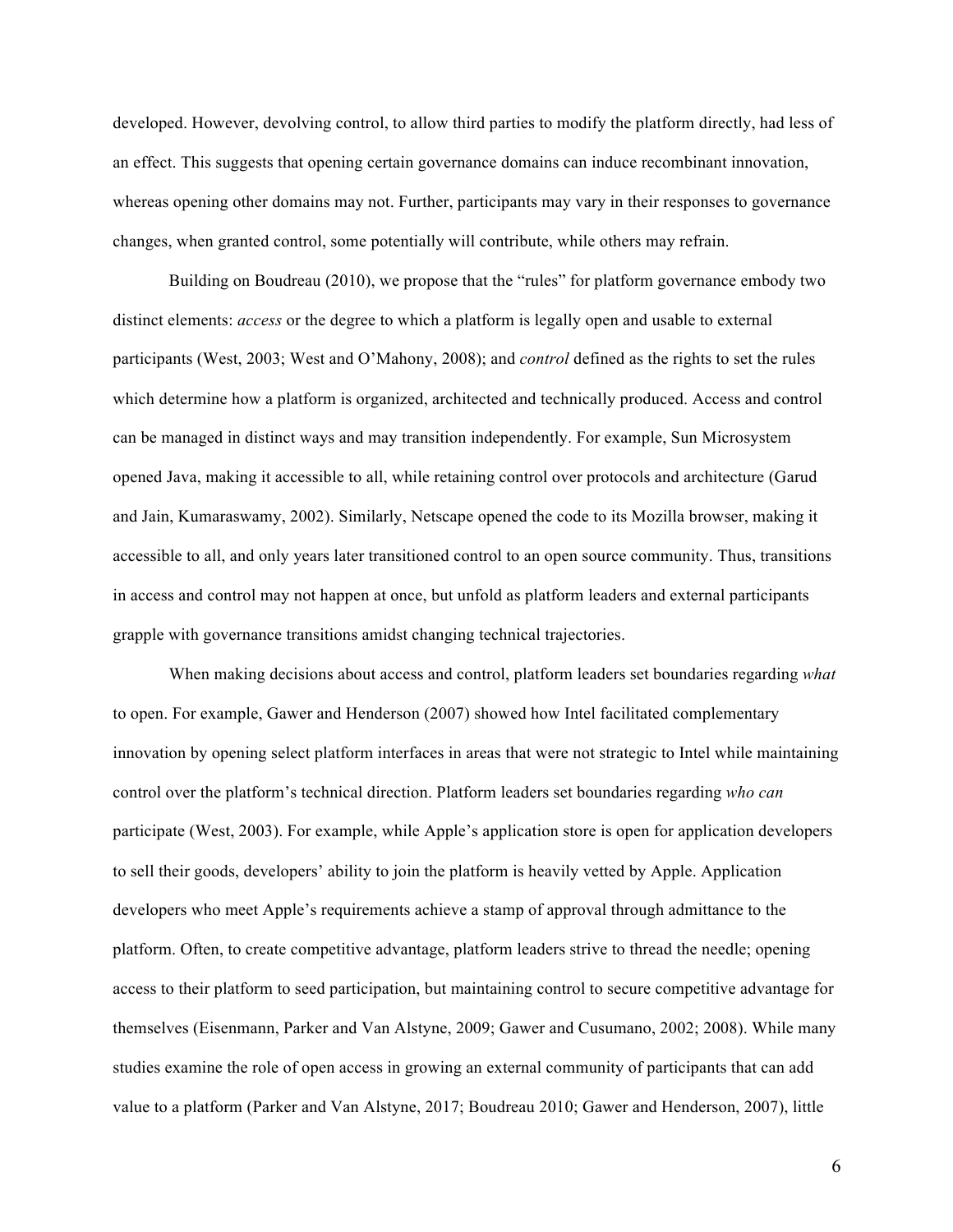research examines how the interests of platform leaders and external participants are navigated in open or collective platforms.

However, an abundance of rich, empirical examples of collective governance can be found in the literatures on standard setting organizations and open source communities. Standard setting organizations offer opportunities for collective governance by providing participants with the power to influence the trajectory of a platform (Simcoe, Graham and Feldman, 2009; Simcoe, 2014). and ability to regulate access, monitor and sanction "those who behave opportunistically" (Simcoe, 2014). Open source platforms that are collectively governed can also imbue thriving communities (Chesbourgh, Vanhaverbeke, West 2006; O'Mahony and Ferraro, 2007); spur innovation (von Hippel, 2005; Baldwin and von Hippel, 2011); and still facilitate the coordination needed for a technically coherent architecture (Dahlander and O'Mahony, 2011). While community managed open source projects abound (Dahlander and Gann, 2010; von Hippel and von Krogh, 2003; von Krogh, Spaeth and Lakhani, 2003), the transition to an open and collective form of governance (e.g. Ostrom and Hess, 2007) can also be part of a corporate strategy (Shah, 2006; West and O'Mahony, 2008; Dahlander and Wallin, 2006). However, we know little about how such transitions happen and even less about how changes in access or control affect external participants' strategies.

While scholars have examined how platform leaders absorb the innovations developed by external participants to maintain or grow competitive advantage (Eisenmann et al, 2011; Parker and Van Alystne, 2017; Jeppesen and Frederiksen 2006; Gawer and Henderson, 2007), only recently have scholars examined platform dynamics from the perspective of those who contribute to a platform's vitality (e.g. Boudreau and Jeppesen, 2015; Kapoor and Agarwal, 2017). The dynamics of interactions between platform leaders and external participants are complex because these relations are multi-lateral rather than dyadic (Adner, 2017; Davis, 2016). External participants can collaborate, not just with the platform leader, but with each other to develop new products and applications that can either complement or compete with the platform (e.g. Kapoor and Agarwal 2017; Davis, 2016). For example, Symbian initially controlled a common platform which handset providers and application developers depended upon (West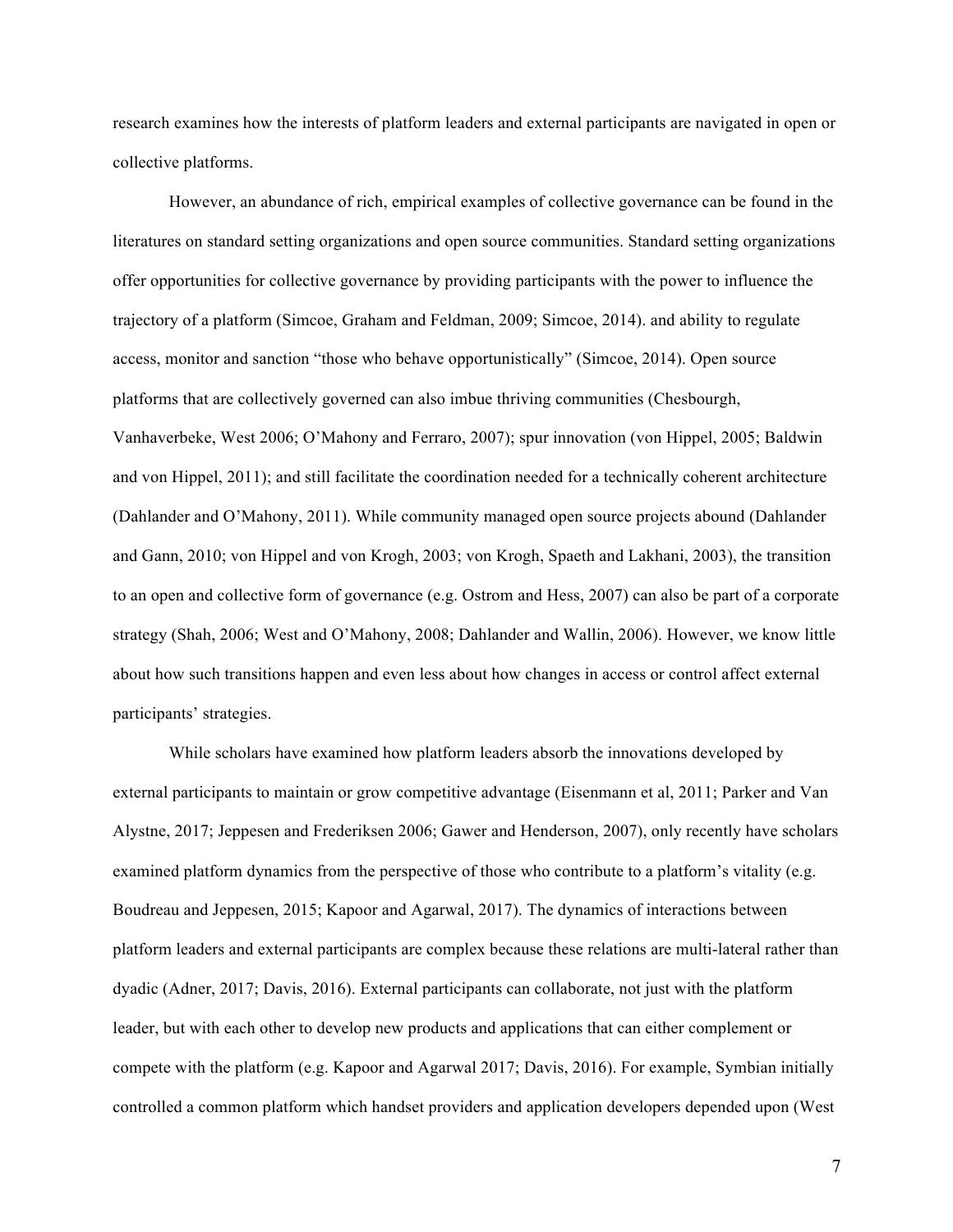and Wood, 2013), but the strategic choices made by some participants collectively eroded Symbian's leadership position over time. Platform participants can vie for leadership and even challenge a platform leader in unexpected ways (Gawer, 2014; West and Wood, 2013).

This phenomenon suggests that participation with a platform is not a binary choice, as typically modelled, but rather a continuous one. External participants can use a platform, integrate their own products with it or play leadership roles in advancing a platform's technical trajectory. These strategic choices vary in their commitment and structural dependence on the platform (e.g. Adner, 2017), but few scholars analyze how the range of strategic choices that compose a firm's platform strategy adapt over time. What is needed is research that examines how platform participants confront the full range of strategic choices available as platforms transition. Our research takes a step in this direction by examining this question in the context of a platform transitioning from proprietary to collective governance.

### **RESEARCH METHODS**

We conducted a longitudinal, inductive field study to understand how platform participants adapted their strategy with a platform as it transitioned from proprietary to collective governance. Our approach employed an embedded case design, enabling comparison of all of the strategic choices that constituted participants' platform strategy over time (Eisenhardt and Graebner, 2007; O'Mahony and Bechky, 2015). Embedded research designs are useful when analyzing multiple units of analysis, in our case, the individual and grouped strategic choices of platform participants (Yin, 1994; Davis, 2016).

**Research Setting**. Because many platform transitions have not been executed well (e.g., Symbian, Java), few successful transitions are available for study. The Eclipse platform is well suited to study how platforms transition as several transitions, between 2000 and 2006, took place in public forums providing a reliable and consistent source of data over time. Eclipse is a platform made up of modular projects built on a common set of frameworks and components that collectively constitute an integrated development environment (IDE). An IDE provides developers with a unified design space where developers can visualize and test how their code will perform as it is developed, improving efficiency by reducing set-up time for different tools and enhancing coordination among developers. Rather than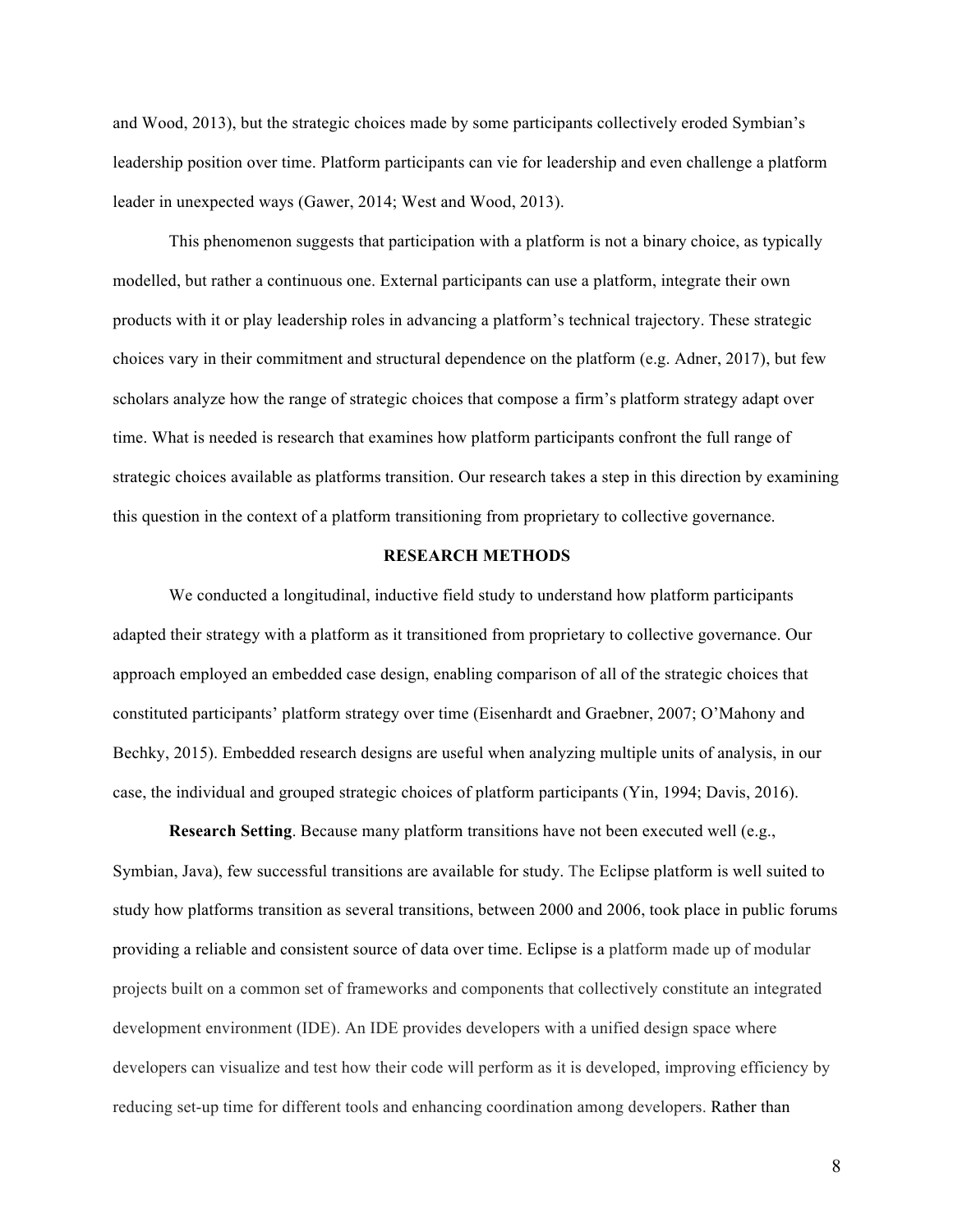mediate transitions between producers and consumers, Eclipse is a Business-to-Business platform, which facilitates innovation by third parties recombining Eclipse common components. Initially developed as a proprietary IBM platform, over time, Eclipse transitioned to become an open source, collectively governed platform. Since its launch as an IBM open source project in  $2001<sup>1</sup>$ , Eclipse has become utilized by nearly 50% of all software developers worldwide<sup>2</sup>, with over 250 firms participating in its on-going development in 2016.

**Sample Design**. We constructed a sample of 16 firms that participated with the Eclipse community between 2000 and 2006 and collected data from IBM and the non-profit foundation later created to manage the platform. Since our focus is on platform participants, IBM is not included in the sample as they were the original platform leader. Rather than predict which firms would participate with Eclipse, this research was designed to understand how existing participants, those choosing to make at least one strategic choice to engage with Eclipse, adapted their platform strategies. Table 1 presents descriptive data on our sample which broadly mirror the Eclipse member population.

## **INSERT TABLE 1 HERE**

About one third of firms in our sample were small (annual revenue less than \$10 million); one third were medium (annual revenue between \$10 million and \$1 billon); and one third were large (annual revenue over \$1 billion); in line with the population at the time of the study. Approximately 61% of firms in our sample were software producers; 18.5% were service providers; and 18.5% were hardware producer, also congruent with the population at the time of the study.

**Data Collection**. To triangulate evidence for construct validity (Eisenhardt and Graebner 2007; Yin 1984), we collected several sources of field data. Data sources included: 1) interviews with founders of Eclipse, board members, leaders of the Eclipse Foundation, code committers and project managers; 2) observations of board meetings, committee sessions and three Eclipse conferences; and 3) archival data.

 $\frac{1}{2}$  https://eclipse.org/org/pr.html<br> $\frac{2}{2}$  Zeroturnaround.com May 2015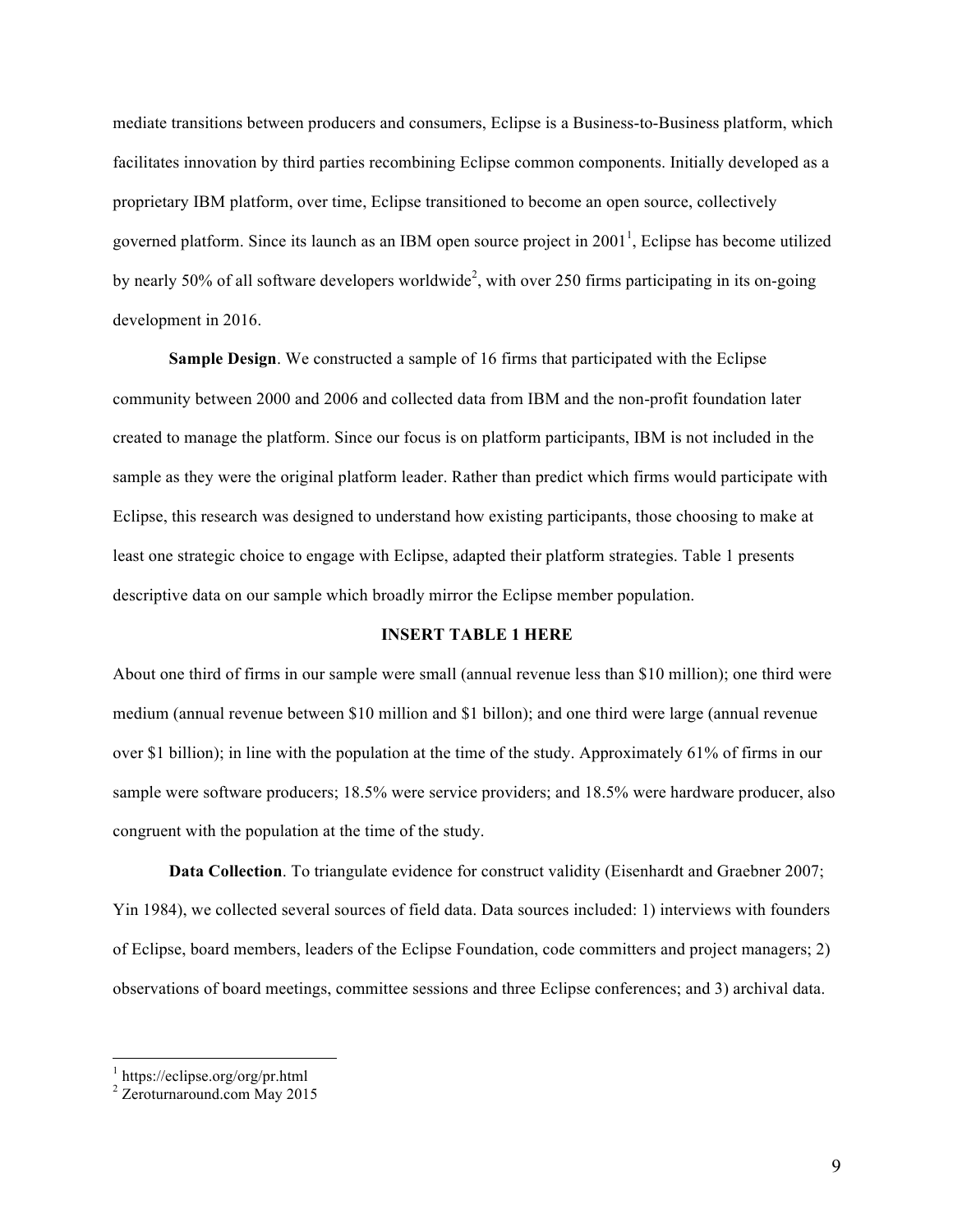While the period of study ranged from 2000 – 2016, different types of data were available for collection at different times. Table 2 shows how this breadth of data was distributed across the time of study.

#### **INSERT TABLE 2 HERE**

(1) *Interviews*. We conducted 44 semi-structured interviews, ranging from one to three hours with the platform sponsor (IBM), foundation employees and the 16 participating firms in our sample. Where possible, we conducted multiple interviews per firm to account for variance in perspective by role (e.g., marketing managers may have a different perspective than developers). Interviews were conducted from 2004 – 2005 (40) and revisited in 2016 (4).

(2) *Observations*. Observations were conducted at board meetings, committee meetings and at Eclipse membership conferences. Observations deepened our understanding of how each firm made strategic choices about their platform participation. Observations at membership meetings and conferences were conducted in two cycles, in 2004-2005 and again in 2016 when we revisited the field to understand how the platform stabilized with collective governance.

(3) *Archival data.* Archival data was collected from 2000 to 2016 to identify each firms' strategic choices and confirm their timing. We reviewed 80+ official board meeting minutes and related documentation; 100+ council meeting minutes and related documentation; blogs, and press releases; 11 foundation reports and 4 analyst reports. Archival data supplemented our primary data to ensure accuracy of each firm's strategic choices as the platform transitioned.

**Data Analysis**. We followed an iterative process coding our data to develop common themes. Data analysis included five stages: 1) mapping platform governance domains; 2) identifying and comparing firms' strategic choices over time; 3) analyzing participation intensity; 4) analyzing platform alignment; and 5) identifying participants' platform strategies.

*Stage 1: Mapping Platform Governance Domains.* We began with open coding to understand how the platform transitioned and identified 11 domains of platform governance. For example, "designation of members and member rights" allowed members to determine the rights assigned to new members. We clustered 11 governance domains into four types: *Membership* defined as control of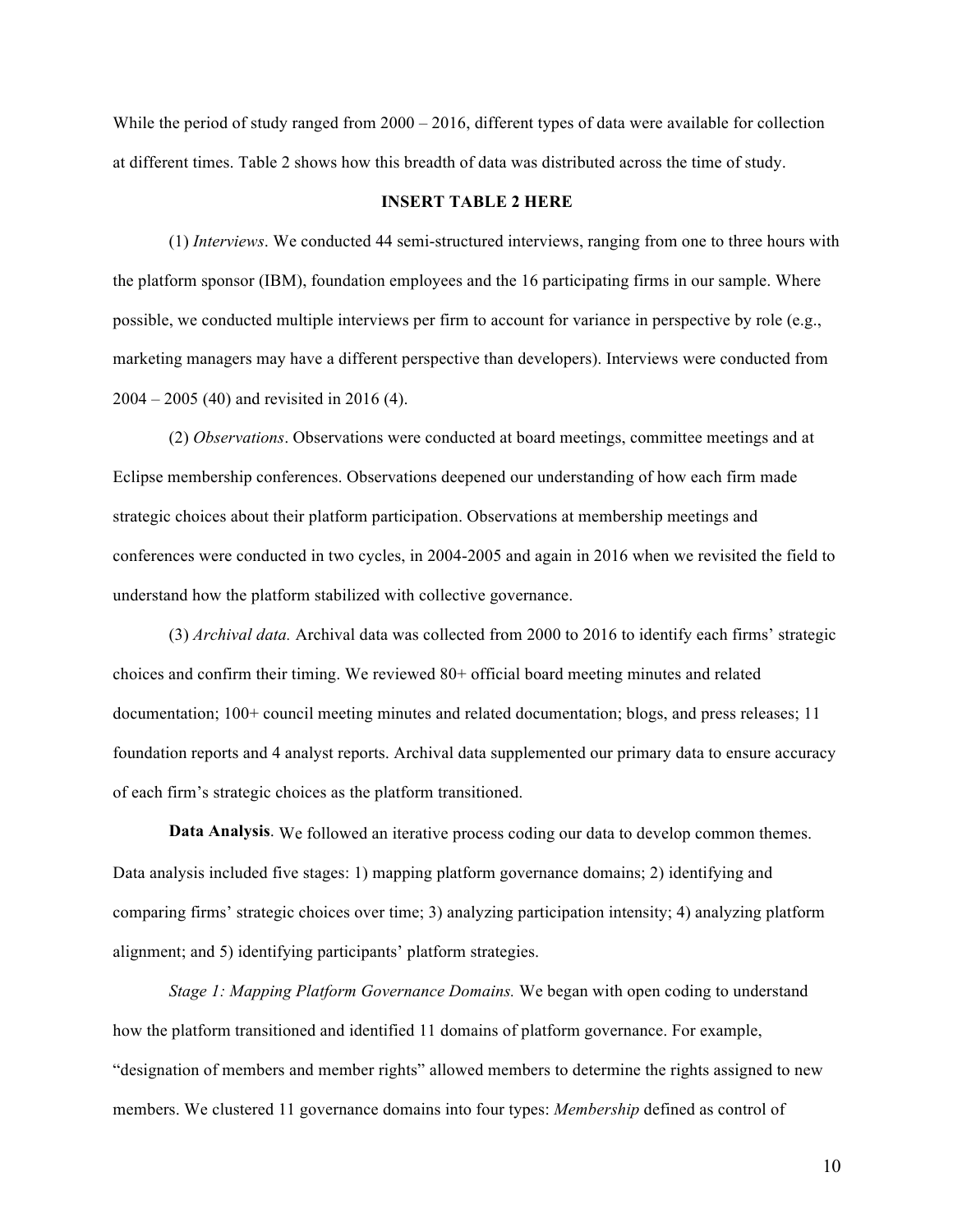member designation and rights; *Legal* defined as control over IP ownership; *Architectural* defined as control of cross-project scope and coordination; and *Technical* defined as control of project-level code development. We traced how leadership over each domain shifted over time and identified four modes of governance between 2000 and 2006 as shown in Table 3.

#### **INSERT TABLE 3 HERE**

To determine where modes began and ended, we looked for evidence of "continuity in the activities within each period and…certain discontinuities at [their] frontiers" (Langley, 1999: 703). Thus, we defined each mode according to domain shifts and the literature (e.g. West & O'Mahony, 2008; O'Mahony, 2007). During the *Proprietary mode (2000-2001),* access was selectively granted, but mostly closed and a single owner controlled all governance domains. During the *Sponsor mode (2001-2003),* access was fully open, but a sponsor controlled the membership, architectural, and technical governance domains*.* During the *Hybrid mode (2004-2005),* access was fully open but control over architectural governance domains was indeterminately shared between IBM and the community*.* During the *Collective mode (2006+),* access was fully open and control of all governance domains was managed by a collective.

*Stage 2: Identifying Strategic Choices***.** In the second stage of analysis, we identified the full range of strategic choices firms made as the platform transitioned. We consider the choice of how to participate with a platform as a type of strategic choice or a "specific commitment to action" (Mintzberg, Raisinghani and Theoret, 1976). Over 7 years, the 16 firms in our sample made 325 strategic choices regarding platform participation. We coded the entire set of 325 strategic choices and iteratively refined this set to establish 10 categories. Self-report of most strategic choices made by a firm ("Led a project"; "Became board member") were validated with archival data where possible. Firms were coded with a "1" if they selected a strategic choice in each mode and a 0 if they did not. A firm might, donate code multiple times during a mode or just once, but in both cases would receive a "1" to indicate code donation. We treated each mode discretely as some firms made a strategic choice in one mode and later reversed it. For instance, Firm 8 "Joined a project" during the sponsor mode, but ceased to do so in the hybrid mode.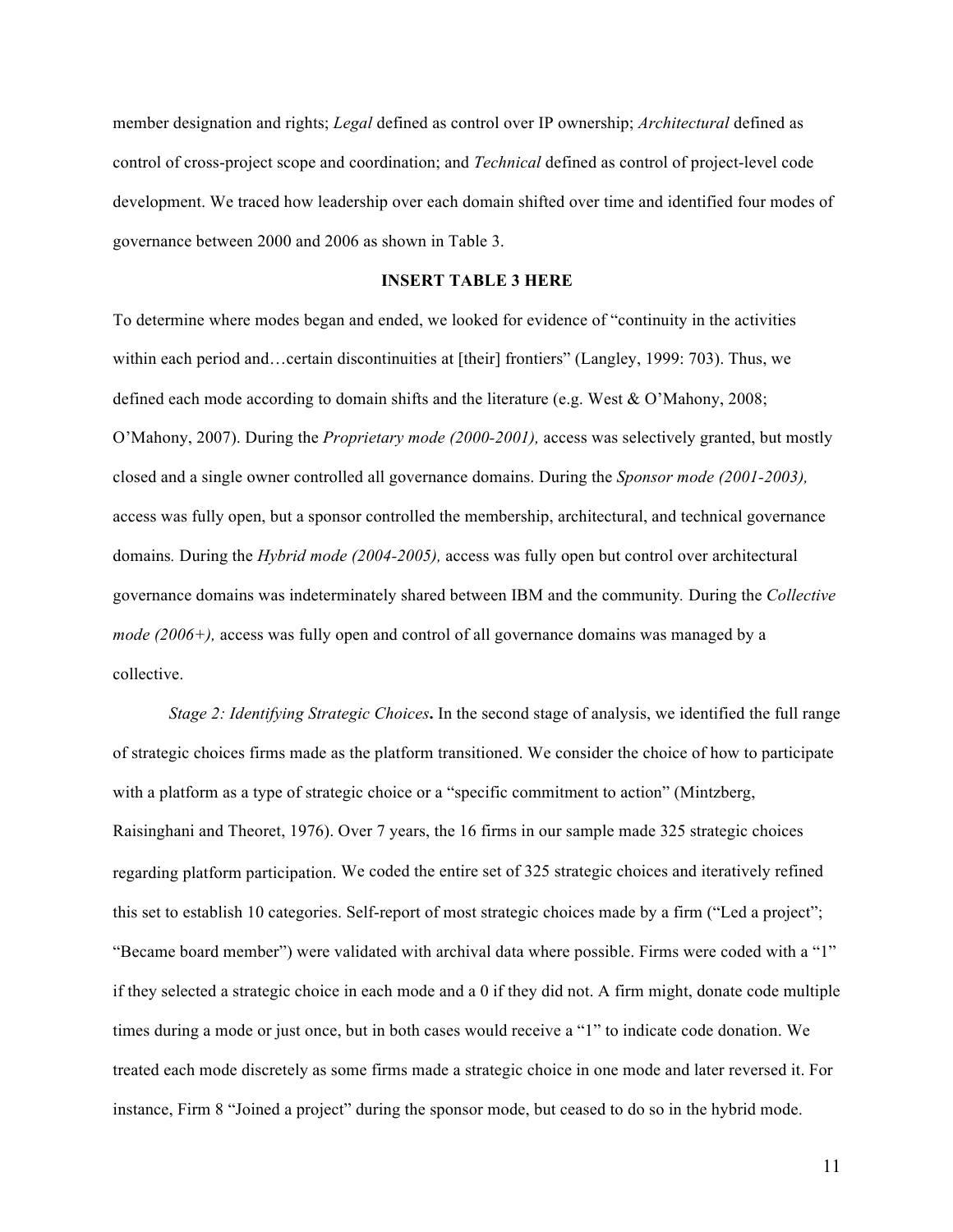*Stage 3: Analyzing Participation Intensity*. We observed a continuous range of strategic choices varying in participation intensity as indicated by the resources and commitment required. Thus, we ranked the participation intensity of 10 strategic choices with a scale from 1 to 6 (See Table 4). Both authors independently ranked the 10 strategic choices according to the intensity of effort and resources as apprised by our informants and research on technical labor as a means to calibrate firm investment in a technology (Tambe, 2014). Any differences in ranking were discussed until agreement reached. Where choices were not distinguishable in participation intensity, they were scored similarly.

#### **INSERT TABLE 4 HERE**

For example, "Use Eclipse" was ranked a 1 as anyone could download Eclipse and it required limited participation with the platform. "Join Eclipse" was ranked 2, as joining required minor participation with the platform (e.g., agreeing to membership terms, signing-up). "Become a board member" (ranked 3) required only part-time participation. "Join a project" (ranked 4) required a firm to dedicate at least one full time developer and contribute code. "Develop committers" (ranked 5) required firms to dedicate developers to an Eclipse project for an extended period of time. "Lead a project" (ranked 6), required a firm to commit multiple developers to the platform. While participation was defined as any strategic choice to engage with Eclipse (for example, as a user), technical contribution required donations of code. While all 10 strategic choices constituted participation, only six choices required technical contribution: "Donate code", "Develop committers", "Join a project", "Lead a project", "Join multiple projects" and "Sync development schedule". To calculate a firm's cumulative participation intensity score for a particular mode, we added the number of strategic choices each firm made and multiplied these choices by their participation intensity score. For example, during the hybrid phase, firm 1 "Joined Eclipse" (score 2); "Commercialized around Eclipse" (score 3); and "Became a board member" (score 3); receiving an 8 point participation intensity score. In aggregate, based on our sample, any participation intensity score of 10 or above included contributions of code, whereas scores below 10 constituted participation without contribution.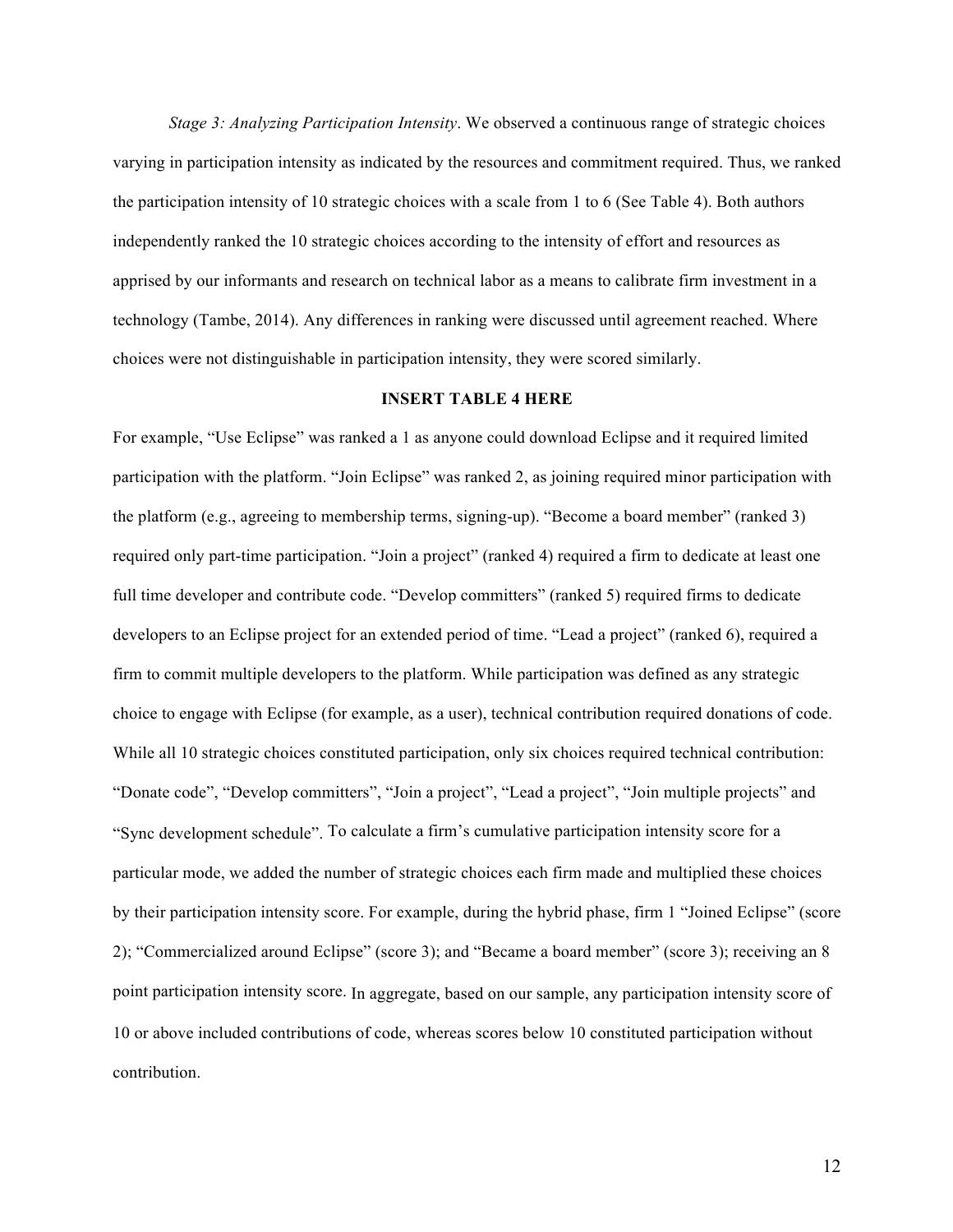*Stage 4: Analyzing Platform Alignment*. We also observed that not all firms acted in alignment with the platform and participated in ways that furthered the platform. Drawing from Adner (2017: 40), we consider platform alignment as the "extent to which there is mutual agreement" among participants regarding not only their motives for platform participation, but also the configuration of their activities. In our context, this includes the nature of participants' contributions. We found that firms differed in the degree to which their participation aligned with the platform's growth. Firms with cooperative alignment participated in ways that furthered the platform's capabilities, quality and scope. Firms with opportunistic alignment, participated in ways that could intentionally undercut the platform by slowing development, reducing code quality or redirecting the platform toward their own ends.

*Stage 5: Identifying Platform Strategies.* We identified participants' platform strategies utilizing a configurational approach which enables multiple variables to combine to explain outcomes (Armanios, Eesley, Li and Eisenhardt, 2016). A firm's platform strategy was determined by their cumulative participation intensity and platform alignment (Cooperative or Opportunistic). We mapped the participation intensity and platform alignment of all 16 firms in each mode, producing four plots of participant platform strategies (Figure 1). Our data revealed six strategies (Observing the platform, Integrating with the platform, Expanding the platform, Front running the platform, Selling-up from the platform and Redirecting the platform) common to our sample (see Table 5).

## **INSERT TABLE 5 HERE**

## **FROM PROPRIETARY TO COLLECTIVE GOVERNANCE: STRATEGIC ADAPTATION TO PLATFORM TRANSITIONS**

As the Eclipse platform transitioned from proprietary to collective governance, most participants (12/16) adapted their platform strategies to increase their participation intensity. However, not all participants contributing to the platform acted in alignment with the platform, as some acted opportunistically, in ways that could be depletive the platform. Firms with a cooperative alignment (9/16) consistently participated in ways that accelerated the pace of development, extended the platform's scope or improved code quality. For example, one firm launched the CDT project which ensured Eclipse could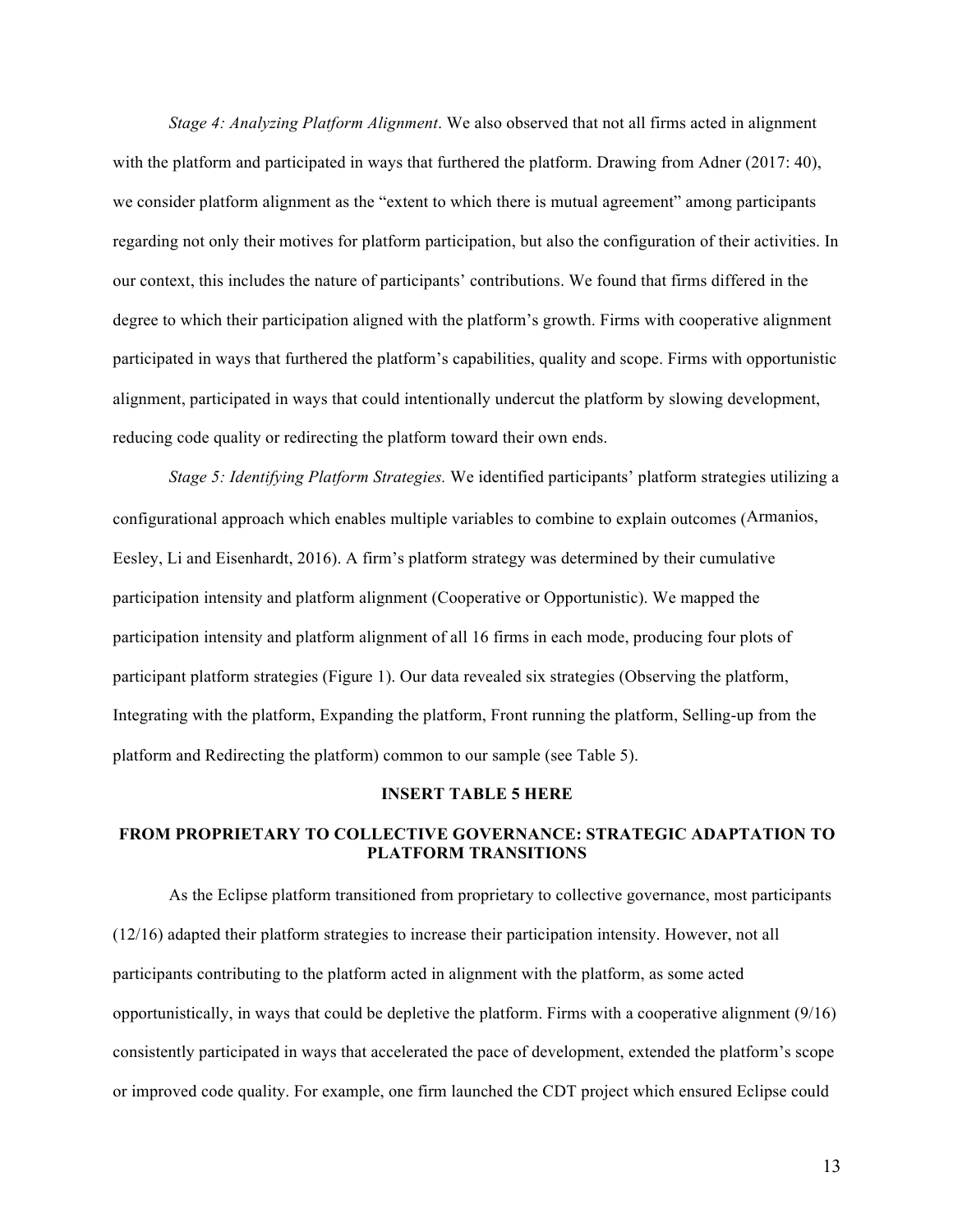be used not just by Java developers but also by those preferring C++, to broaden Eclipse's user base. As firm 11 shared, "Originally it [Eclipse] wasn't architected to be a multiple language IDE. So, now we are trying to clean it up." Alternatively, firms with an opportunistic alignment (7/16), consistently participated in ways that either reduced code quality, slowed the pace of development or redirected the platform toward their own ends. For example, one informant spoke guardedly about how 'desperate firms' might "commit, well knowing buggy code" to protect their competitive interests. Figure 1 plots firms' participation intensity (y axis) and platform alignment (x axis), producing a map of each firm's aggregate platform strategy for all four governance modes.

## **INSERT FIGURE 1 HERE**

While participation intensity was highly variable with governance changes in access and control, platform alignment appeared more immutable. We trace how participants adapted their strategies in each mode to understand collective changes in platform participation as well as variation in participation.

#### **Platform Transitions: Four Modes of Governance**

**Mode 1: Proprietary (2000 – 2001).** Initially, access to the development process was closed and the code was proprietary (see Table 3). To seed adoption and economically build the "best IDE," IBM contracted through an NDA with select partners to use and test "Eclipse". As Firm 8 shared, "IBM lawyers wouldn't let them [meet] without us signing off on all these forms. So, we signed off." Three firms were granted access to the platform source code as "test users". Even though this code was not licensed under open source terms, all three firms previewed the source code, were given limited usage rights and began developing extensions of their own products based on what they learned.

*Cooperative Alignment.* One firm (9), noted that other IDE options were less than satisfactory. "Too technically limited", "too expensive", and "too costly" to build on their own, firm 9 seized the opportunity to use Eclipse, which promised a "write once, run everywhere" solution. Our informant shared, "IBM showed us a lot of the work they were doing in Eclipse before it was open source. And suggested it would be really cool if we did some of our stuff based on their platform, Eclipse." Firm 9 reviewed the code to learn how their existing offerings could complement Eclipse: "We saw Eclipse as a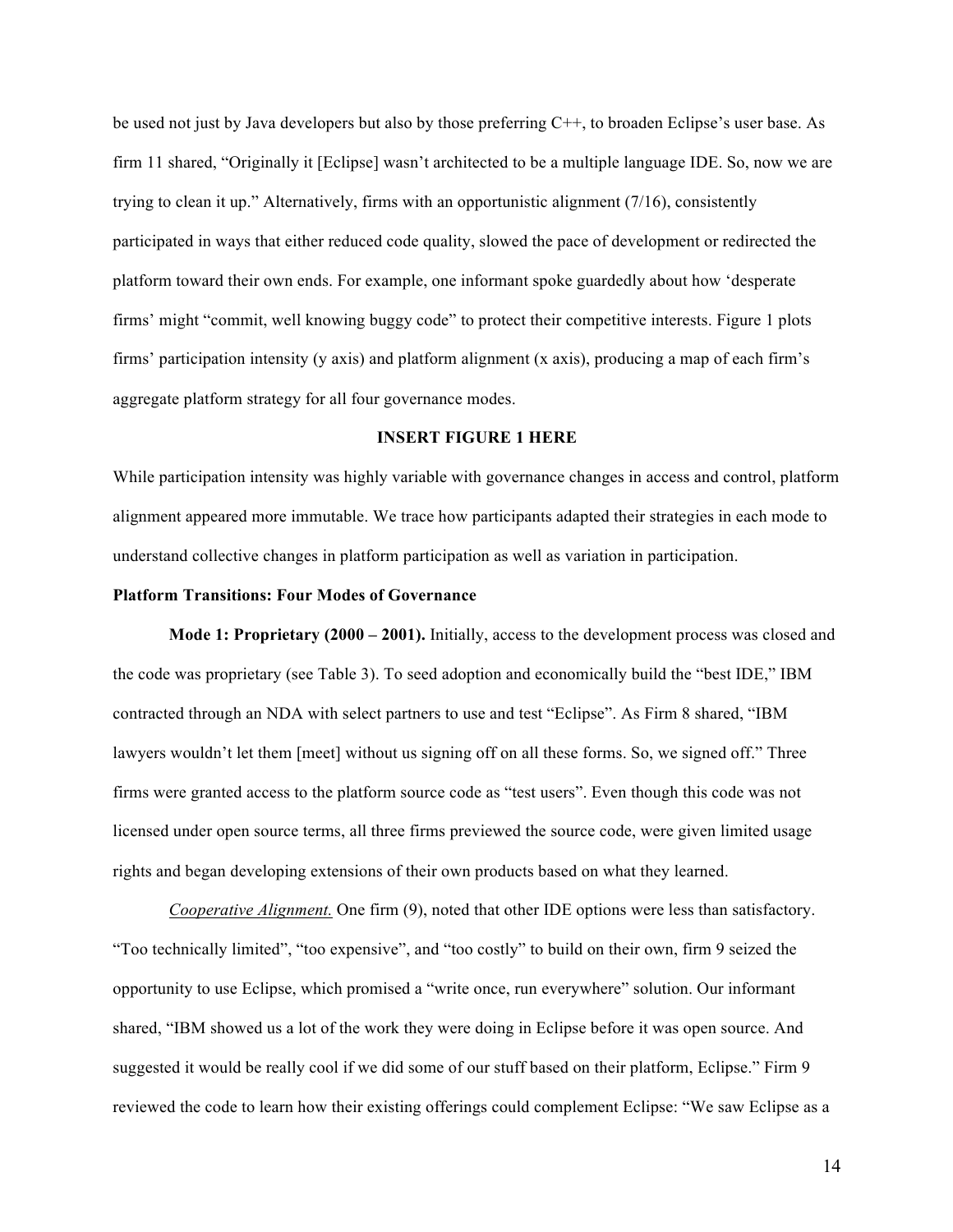platform. We started to investigate it, and we thought ok, we build this one small product on Eclipse." They observed the code to learn how best to "effectively get their existing technology to operate with Eclipse". By pursuing the *Observing* strategy, firm 9 could participate without making contributions, ensuring their products would comply with Eclipse. Full definitions of platform strategies can be found in Table 5.

*Opportunistic Alignment.* Two other firms (8 and 16) engaged in the platform strategy of *Front running* by building competitive products based on Eclipse's code and getting to market before Eclipse's release. Firms engaged in front-running offered proprietary products based on pre-release Eclipse code, without contributing code to the platform. Firm 8 considered early access to Eclipse as a source of competitive advantage:

"You couldn't really get inside. We had access to the source code through our contract. With our access, we could take our [commercial, proprietary browser] functionality and integrate it in so deeply that it just added itself into the menus. Because we got in so deeply no one knew we were there. It was like we were trying to sell our product, and look, it's already in here."

Firm 8 was able to front run Eclipse with its own commercial product before Eclipse opened to others. Users that downloaded Eclipse were prompted to download firm 8's commercial code which offered enhanced functionality to what was available in Eclipse for free. Firm 8 hoped to direct Eclipse users to their proprietary offerings even though access and control of the platform was still governed by IBM. Unsurprisingly when access was mostly closed and all governance domains controlled by IBM, firms were limited in how they could participate with the platform. Thus, all firms participated in low intensity ways by either *Observing* or *Front Running* the platform (Table 5 provides additional examples).

Inviting external participants to test Eclipse clarified three challenges for IBM which motivated a transition from proprietary to open access. First, IBM sought outside talent to robustly build "best in class technology". Second, the cost to extend Eclipse was significant with minimal expected return due to low margins in software tools. Third, there was some urgency to develop Eclipse quickly to compete with Microsoft and Sun (see O'Mahony, Mamas and Diaz, 2005 for detail on IBM's rationale). IBM Directors decided in early 2001 that: "to build momentum on this [Eclipse] and to get more vendors to build their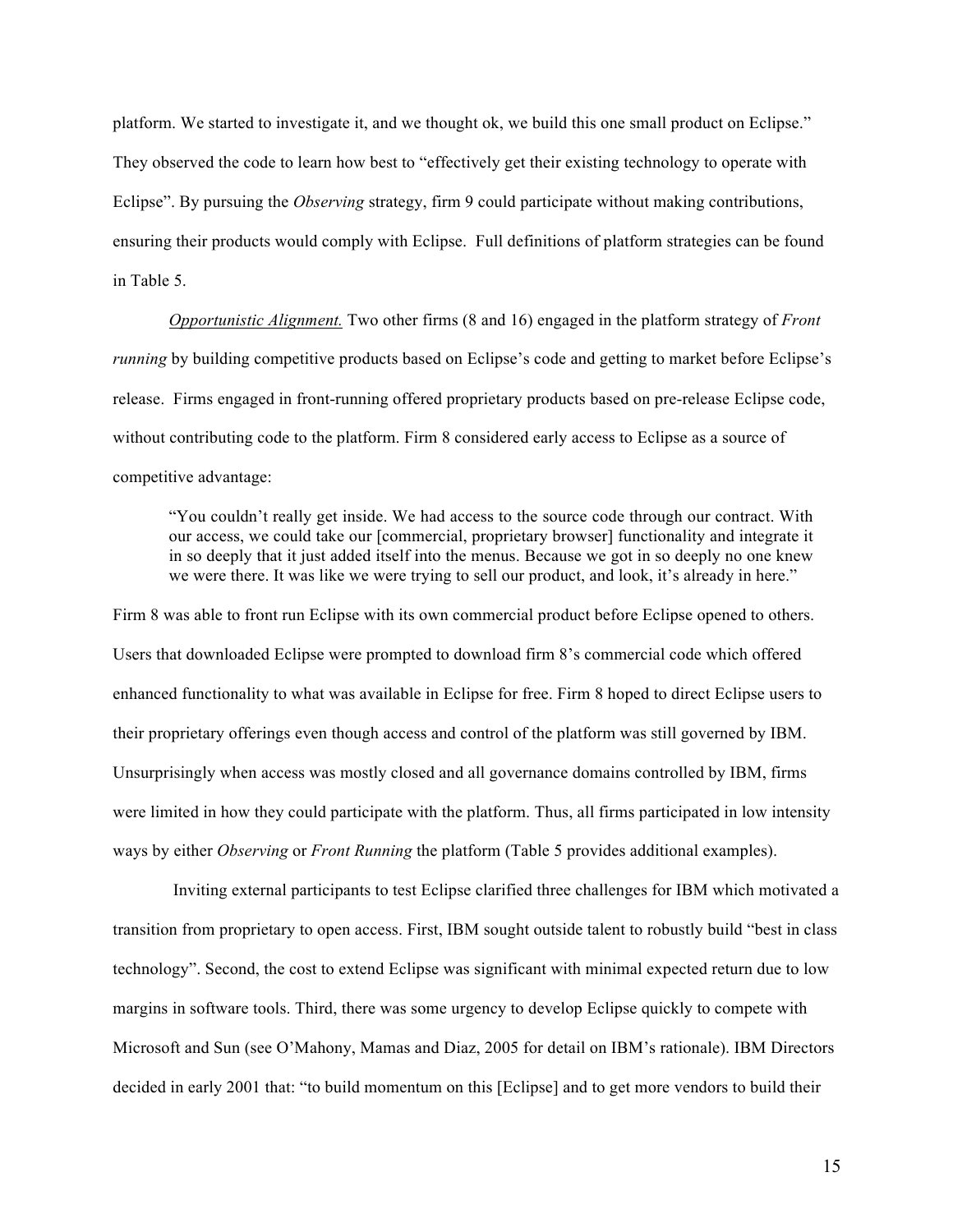products on top of it, we had to make it open source. Otherwise they [participants] would not take the risk of building on a proprietary platform." Platform participants recognized that this change was more strategic than charitable: "Eclipse was IBM's way of burning down the market for Sun. And maybe a little bit for Microsoft." With a free, robust platform, IBM hoped to attract others to their proprietary middleware and away from competing offerings.

**Mode 2: Sponsor (2001 – 2003).** In the sponsor mode, access to the platform's code and development process opened to the public, but the platform continued to be largely controlled by IBM. Any firm or individual could use Eclipse or contribute to the platform under the terms of an open common public license (CPL). As shown in Table 3, IBM transitioned 4 / 11 governance domains to a consortium of invited firms to collectively manage access. However, IBM remained the platform leader by controlling all architectural domains (2/3); membership domains (2 /2) and technical domains (3 /3). With the platform open but IBM still acting as platform leader, other firms were most concerned about potential appropriation of their contributions by IBM. For example, voting rights over the platform's direction were "on-paper, shared evenly across members" as each firm had a single board-level vote. However, voting rights at the project level were not clearly delineated. If an individual was present at a project-level meeting, he or she had the right to vote on any matters raised. A firm with five individuals joining a project meeting had five times more votes than a firm with one individual attending the meeting. Because IBM always had multiple individuals at any meeting and most other firms only had one, IBM was typically in control of the outcomes of group voting despite efforts to convey openness.

As firm 13 remarked, "IBM walked around looking for columns to hide behind so that nobody would notice that they were there. It was a very aggressive neutral posture because they were trying to create the perception that they weren't in control, and that they weren't dominating, and so even though they were, you know how it is? It's all Open Source. But you control 80 of the 82 guys that are developing it.

Although IBM had been willing to provide all participants with voting rights, the platform was still under IBM de facto control.

*Cooperative Alignment.* Seven firms cooperatively aligned with the platform during the sponsor mode. Firms with cooperative alignment enacted two types of platform strategies varying in participation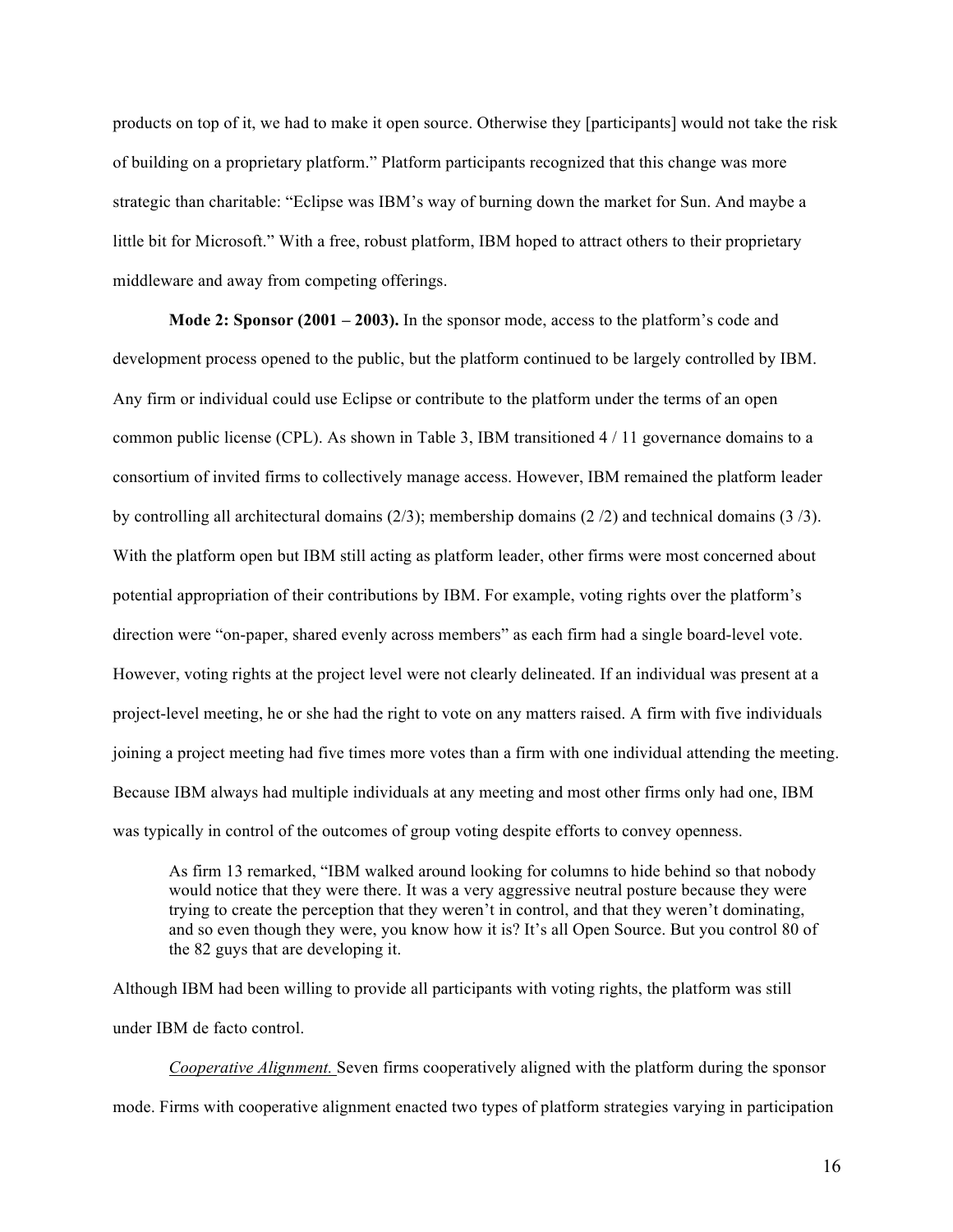intensity. Three firms (4, 5, 14), sat back, *Observing* the platform: joining Eclipse, using Eclipse and participating as board members. While interested in Eclipse's potential, these firms were unwilling to "commit" development resources to an open source project still led by IBM. As firm 5 shared, "We had a fundamental problem with the fact that it looked to be owned and driven by IBM. From day one our discussions were around how to open up. In a similar vein, "You couldn't commit it [code] back in unless you were a committer, and that was managed by an IBM project leader". From this perspective, contributing code could advantage IBM and other potential competitors at their own expense. As put by firm 4, "All of the committers were IBM. All of the requirements were IBM. All of the management was IBM. So, there was both the perception and reality that it was an IBM Trojan horse". Because IBM effectively led the platform through its sheer numbers of contributing developers, participants worried that code contributions could be appropriated with little prospect of censure. Participants were concerned that contributing code could provide competing participants an advantage: "Why the hell would we contribute? So that [firm x] could turn around and produce our stuff?" What prevented participating competitors with equal access to Eclipse from misappropriating their code contributions?

In contrast, firms 9,10,11 and 7 were cooperatively aligned with the platform but enacted a strategy that required more participation intensity. Firms 9,10, 11 *Integrated* with the platform, joining projects to ensure their existing proprietary products and services were compatible with Eclipse. These firms bet on Eclipse emerging as an industry platform and saw how they could gain. As one firm shared, "it will be a Coke and Pepsi world," in the software tools market and they benefited from market consolidation. If there were 15 IDEs on the market, they had to re-calibrate their products for all, incurring significant development costs. If only one or two IDEs existed, maintaining interoperability reduced costs. As Firm 11 explained, "With Firm [x] moving off of their IDE and standardizing on Eclipse, that frees us a developer." Under open access but sponsor controlled conditions, firms 9, 10 and 11 pursued an *Integrating* strategy, contributing resources to integrate Eclipse into existing product suites. Firm 9 argued that: "good developers require more than just the work in progress code." By joining projects, these firms were invited to attended development meetings, refine working code, review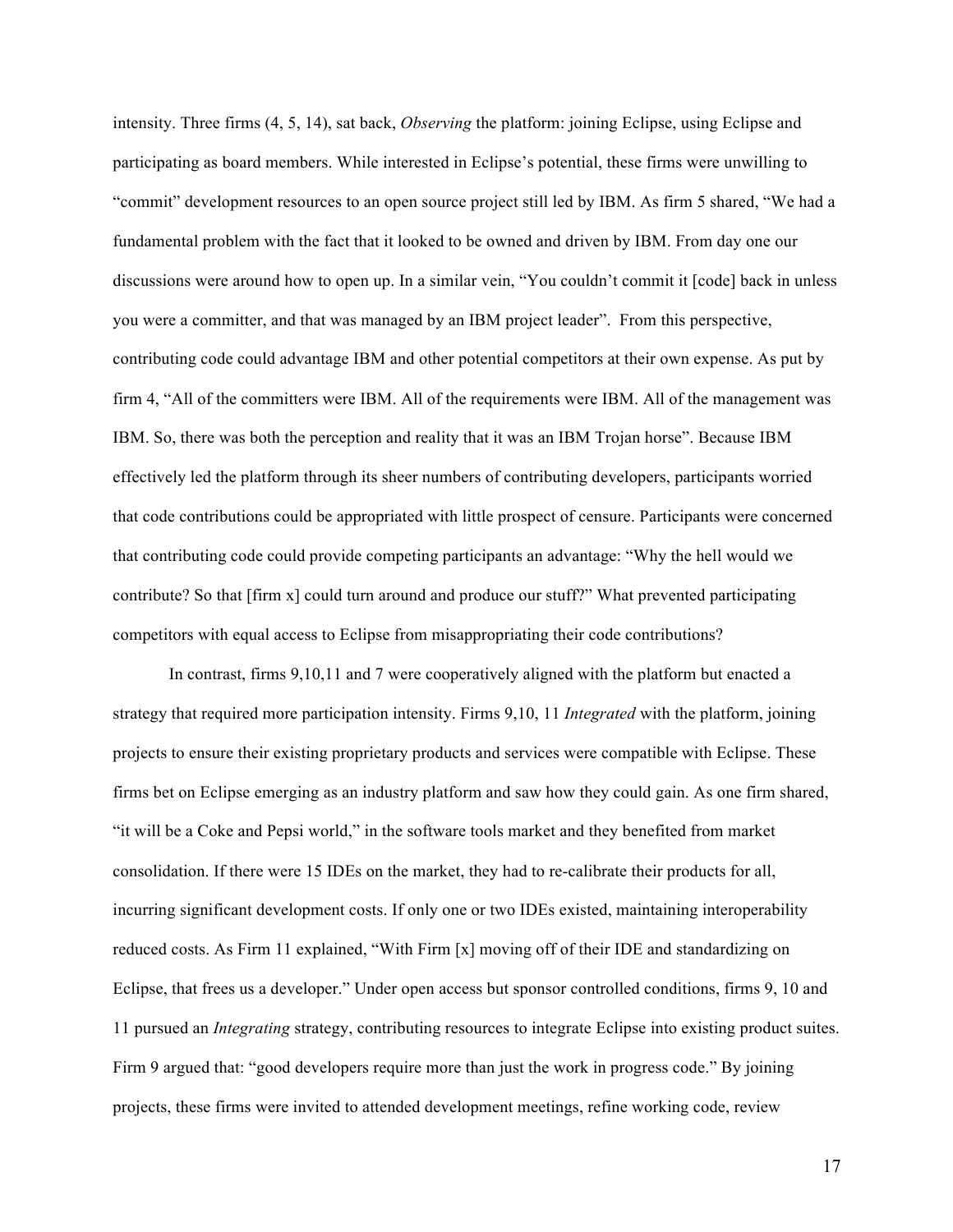planning documents and evaluate specs. Contributing code gave firms with cooperative alignment intimate knowledge of how best to integrate with Eclipse and helped further Eclipse's growth. Firm 7 was the only firm attempting to *Expand* the scope of Eclipse, by leading a project to develop new features in support of complementary proprietary products or services (see Table 5 for full definition).

*Opportunistic Alignment.* Five firms (8, 12, 13, 15, 16) participated by either, *Front-running the Platform* and, now that they could contribute code directly, three firms initiated the strategy of *Selling-up from the Platform*. Firms 15,16 participated by *Front-running* the platform to offer proprietary, competitive products such as debuggers, based on pre-release Eclipse code, without contributing code back to the community. Pre-release code is unfinished code found in an open source community prior to its official release. As one firm shared, "What we'll do is if we want to go into a particular product area, we'll go look at Eclipse. When we find some code with reasonable quality that gets us 50-percent of the way there, or 60 or 70 whatever it happens to be. We'll take that technology." As one informant explained, these firms were taking code from Eclipse and "running in front" to launch proprietary, commercial products before they could be included in the platform's open source release. By launching first, these firms could attract users but also trigger confusion as to code provenance.

Three firms (8, 12, 13) participated by joining projects to explicitly contribute code as part of a *Selling-up* strategy. *Selling-up* entailed firms' contributing code that was limited or inferior to their own proprietary offerings to generate sales leads and differentiate their commercial products. One firm described, "Some of my technology I'll open source. I make sure that my cool stuff will then be proprietary." The thrust of this strategy was to leverage participation in Eclipse by informing those who downloaded or used Eclipse that more advanced, proprietary software was available for purchase. Further, as one firm shared, "We try to become the committers for Eclipse. That means we can purposely make sure that our proprietary product is wonderful and better than the open source version." Contributing inferior code to the platform could degrade platform quality and slow platform growth as users were less likely to adopt Eclipse if better commercial alternatives existed. Opportunistic behavior advantaged participating firms, but could be detrimental to the platform and the community.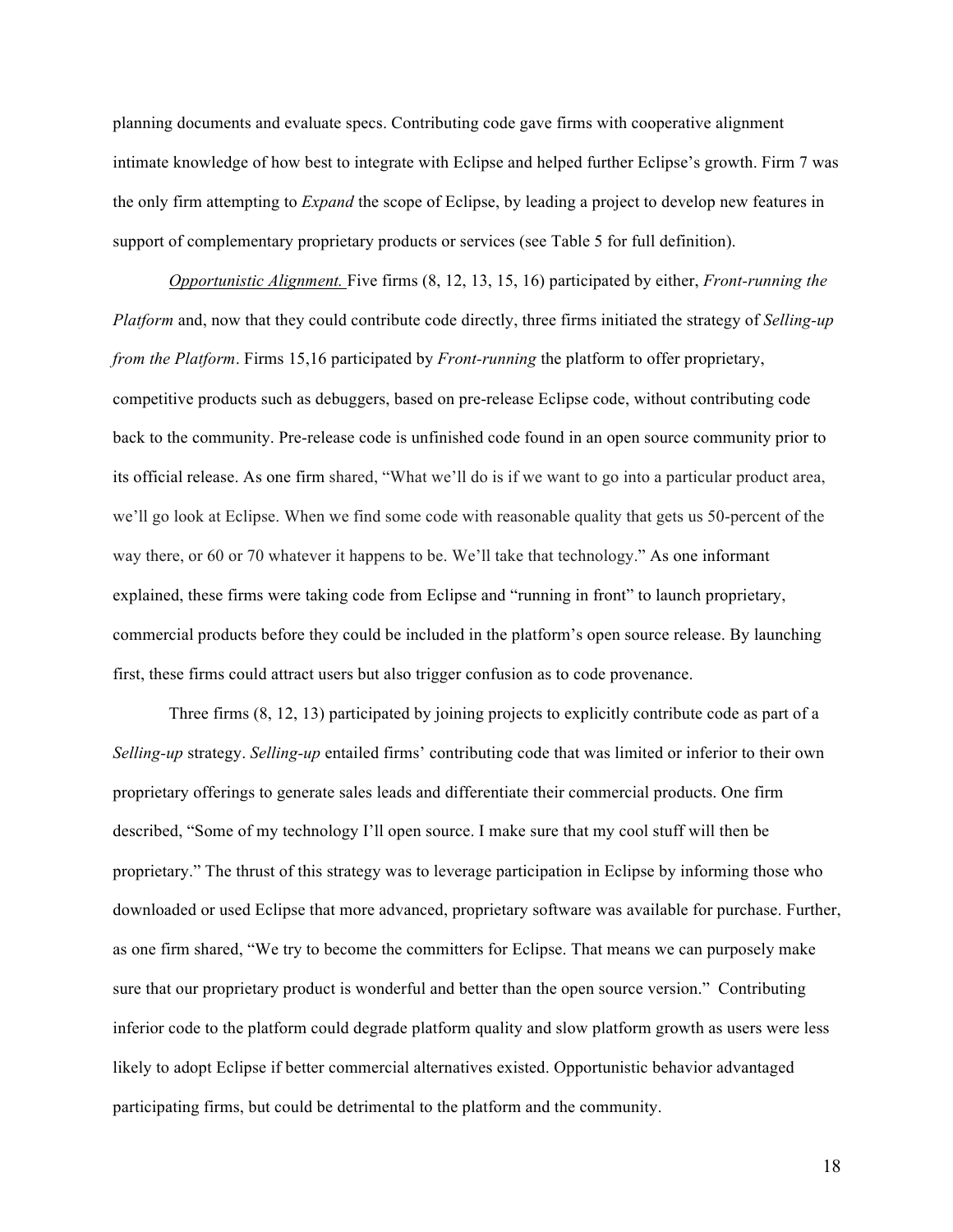Neither the consortia of firms nor IBM penalized firms participating opportunistically. "You are never going to get your competitors to play by your set of rules. And if you are Open Source … if your objective is to get an open playing field for the infrastructure then you have to enable your competitors as well as yourself" (Platform Director, IBM). Firms that were opportunistically aligned innovated with derivative products on top of the platform. Some of their new products were popular with users, others were not. By tracking extensions to the platform, IBM and the broader Eclipse community could gauge demand for features and offerings that could later be absorbed into Eclipse. For example, firm 8 claimed to be "the market leading Java GUI designer. Eclipse has a rudimentary one… We know that Eclipse is going to look at what we do and eat this product from the bottom." Eclipse members benefited from observing which commercial innovations did well and could later replicate them (e.g. Gawer and Henderson, 2007; Eisenmann et al, 2011). While open access attracted participation from most firms, and code contributions from more than half, only one firm took on a leadership role. For most firms, IBM's retention of most platform governance domains inhibited them from taking on leadership roles.

**Mode 3: Hybrid (2004-2005).** In the hybrid mode, IBM legally transitioned governance to a board representative of Eclipse members and a non-profit, independent foundation. However, multiple firms found that IBM, the board and foundation's respective roles in leading technical and architectural domains (e.g. establishing new projects, setting the future scope of Eclipse and coordinating across projects) to be unclear. No other firm stepped in to replace IBM as a platform leader. As firm 5 expressed, "It [leading the platform] requires an enormous amount of resources and energy. They [IBM] have got their own things to focus on. IBM made the decision to pull back in 2003, and here we are in the beginning of 2005 and there are still quite a few things that aren't completely done". As one firm explained: "There was confusion as to what Eclipse really was – an IBM project? An open source project? A standards like consortium? Many companies were reluctant to make a strategic commitment to build product on Eclipse". Access was open and IBM appeared to be relaxing its leadership over the platform, and it was not clear how collective governance was going to work in its stead. Participants were less worried about the challenges of unmanaged access or appropriation (e.g. Ostrom, 1990; Simcoe,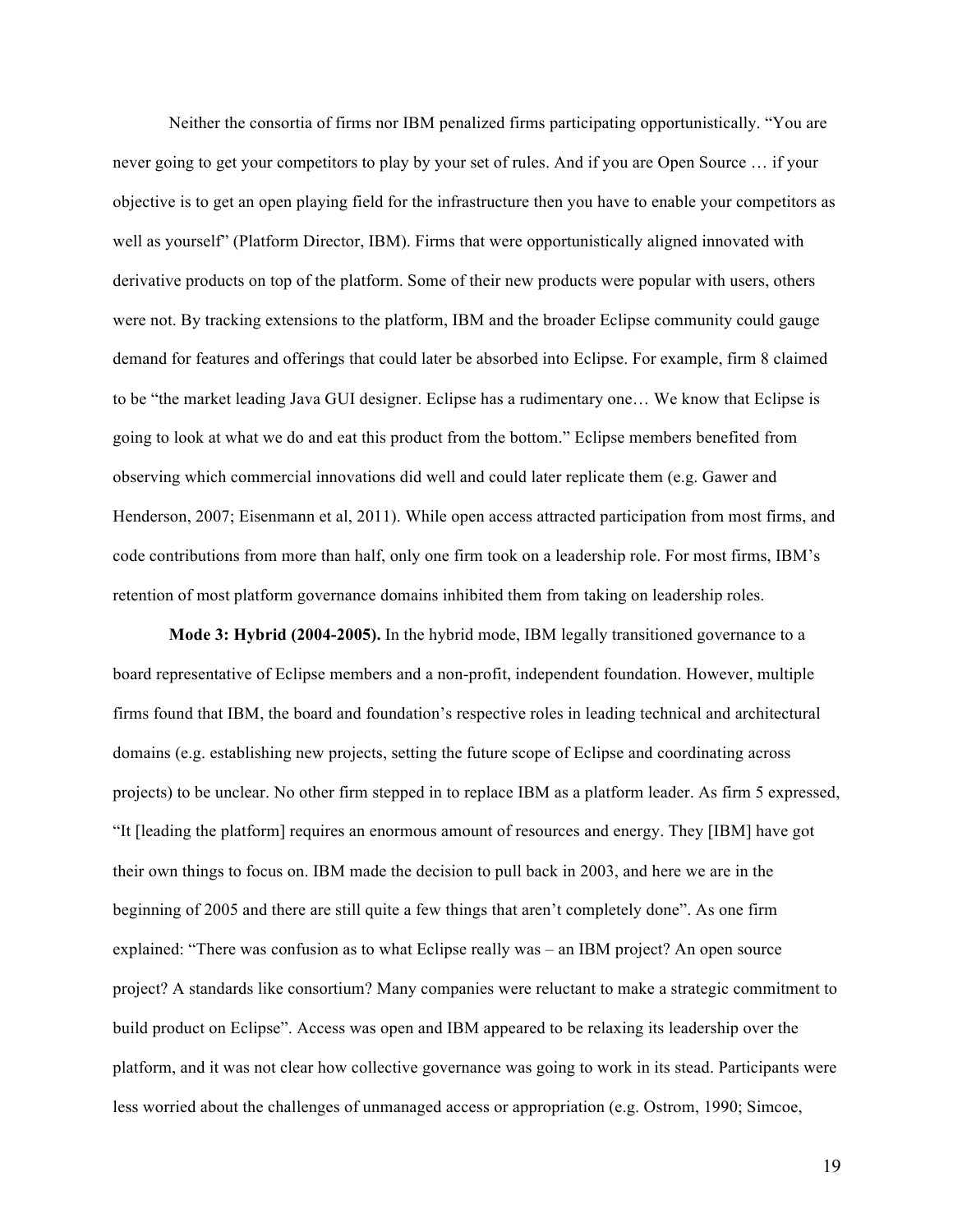2014), but very concerned by provision problems related to maintaining, building, and growing the platform without a platform leader in place.

*Cooperative Alignment* Most firms with cooperative alignment  $(3,4,5,6,9,10,11,14)$  limited their participation to *Observing* the platform, participating only as members of the community, the board, and commercializing products based on Eclipse without contributing code (only firm 7 continued to lead a project). With architectural uncertainty, even the 3 firms who had started to commit development resources and were *Integrating* with the platform began to pull back. Firm 9 recommended that the new foundation, "bring in facilitation help." Or, as an informant from firm 5 explained, "We had a lot of trouble coming up with how are we going to coordinate across ourselves". While firms were no longer worried about IBM's leadership role, firms interested in contributing to the platform struggled with how to do so, because it was not clear how new projects could be approved. As firm 3 shared, this introduced a degree of risk when proposing a new idea:

There was a possibility that we would propose this [new project], get it shut down, and then all of the competitors in the market would know that we've got this strategy, but we've failed. To be honest one of the biggest challenges that I had in convincing people internally was that anybody could join Eclipse, but could I get the project through and actually launch without having things derailed?

Without clear process guidelines to manage the initiation, review and approval of new projects,

firm 3 was hesitant to invest their time and resources and pulled back, observing if and how a

workable collective governance structure would unfold.

*Opportunistic Alignment.* All seven firms with opportunistic alignment (1,2,8,12,13,15,16) also limited their participation with the platform during the hybrid mode. These firms were less concerned about appropriation of the platform and more concerned with firms 'dumping code' into the platform and commodifying or disrupting their source of competitive differentiation. This happened to firm 8 when another participant contributed code in an area firm 8 had hoped to commercialize*:*

We said if you guys are going to put [it] in Eclipse, we don't want to be there, but nobody was doing [x]. So, we invested for a year and a half and we created this incredible technology and product. About the time we get it done, we start to hear these little rumors... you and all of your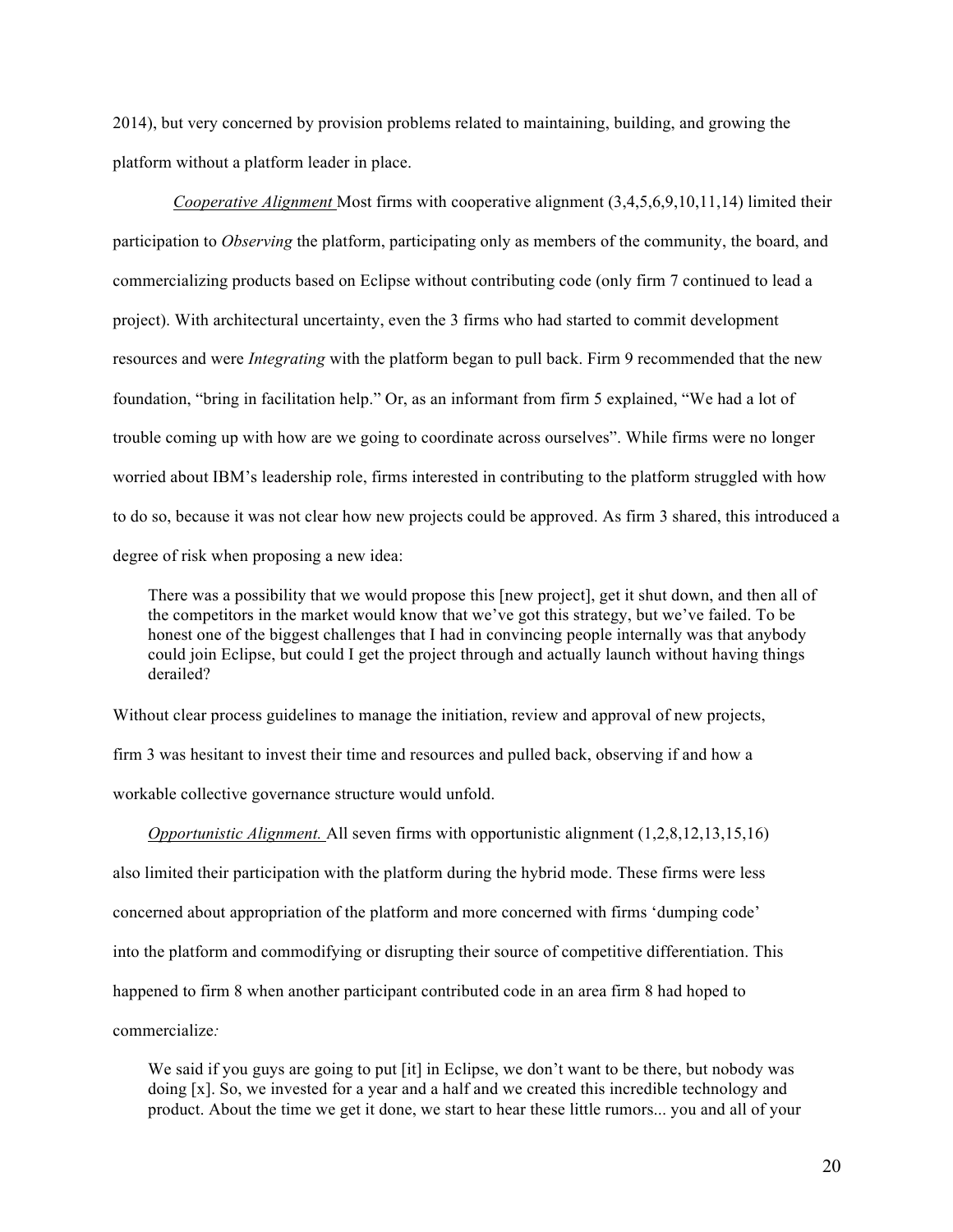minions told us that you weren't going to do anything in this field, and now we hear this is coming out from your guys?

Ultimately firm 8 introduced their proprietary product only to discover after a year and a half's worth of work, this functionality was now included in Eclipse and freely available: "It was totally proprietary. It was ours ... They stole our ideas which flattered us, but pissed us off. They told us they wouldn't." Firm 8 felt that their product was now "…worthless commercially. I mean it wasn't totally worthless, we did sell a little. But we started getting customer questions like 'hey I just found all of your stuff in Eclipse."

Unplanned contributions helped grow the platform's capabilities, but could also commoditize a participant's competitive advantage relative to the platform. As an informant from firm 13 explained: "Eclipse competes with every commercial thing on top of it. That is really the issue, and if it grows too quickly, it wipes out those commercial interests… I don't mind competing with [firm x] with our tools or [firm y], or anyone else, the competition is fair. But you can't compete with your own platform." Participants were more concerned with unregulated growth of contributions than with free riding or opportunistic behavior like front running. The success of the platform created a threat for firms that depended on commercializing extensions on top of the platform. They feared "getting eaten from below" as the platform grew in functionality. Firm 8 was so distraught that they reduced their participation intensity and considered leaving the community.

In the hybrid mode, both access and control were opened to platform participants who became members engaged in limited collective governance, but platform leadership over critical technical and architectural domains was indeterminate even to those closest to Eclipse. Legal divesture from IBM to the foundation had been successful, but there were open questions as to how the platform's growth would be managed. With reduced concern over IBM's control over the platform, scholars might expect firms to vie for platform leadership (e.g. Parker et al, 2016; Gawer and Cusumano 2002), yet, no firms in our sample did so. Rather, participation intensity moved in the opposite direction as all firms (except firm 7) reduced their participation intensity. Firms with a cooperative alignment were concerned about their ability to control their investment in a collectively governed platform when they could not predict the development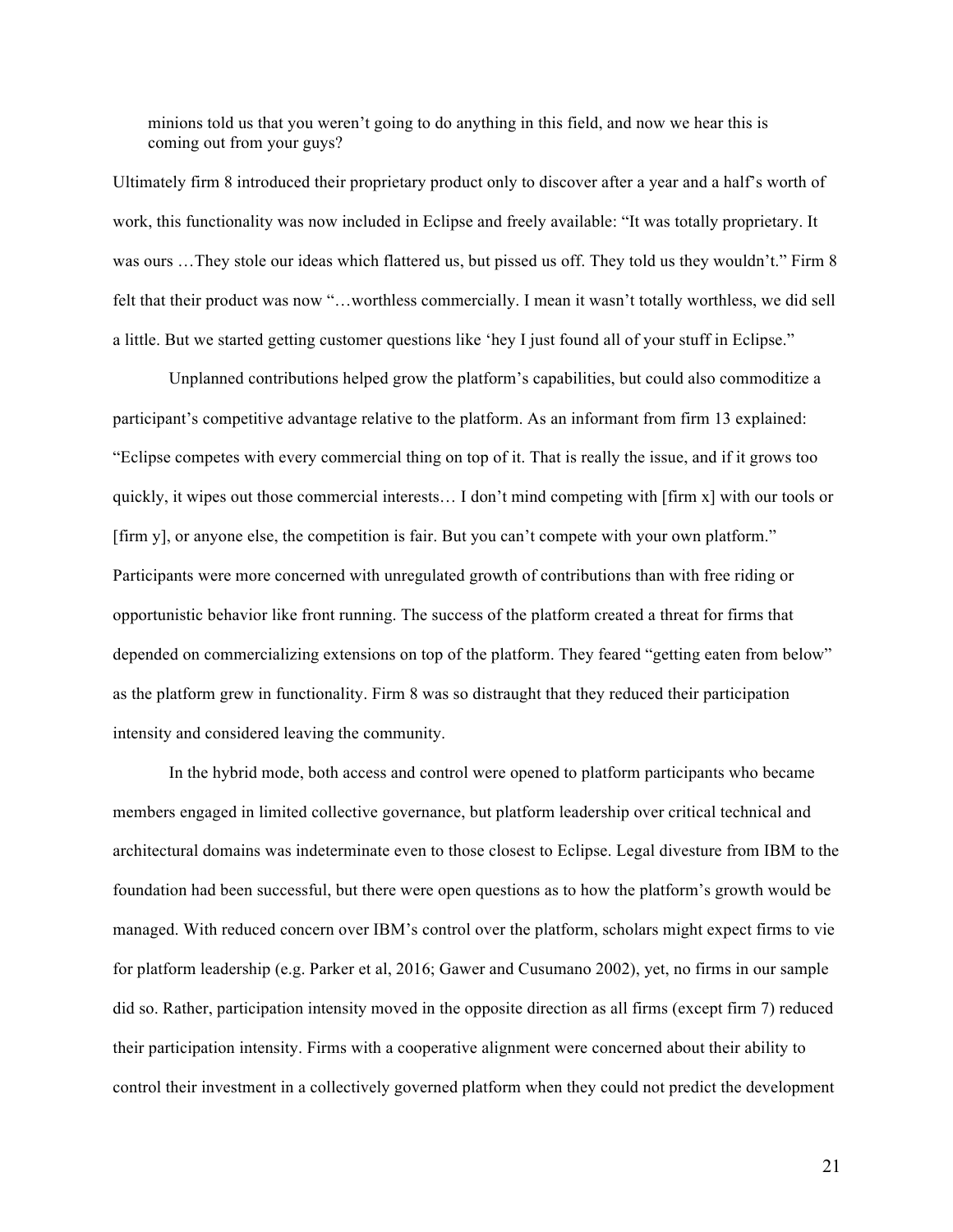trajectory. Firms with an opportunistic alignment were nervous about their ability to create commercially differentiated products under a free-wheeling structure where their ideas could be rapidly commoditized or appropriated by others.

**Mode 4: Collective (2006+)**. Eclipse transitioned to a collective governance mode when a representative board of participants and independent foundation assumed control over all governance domains (as shown in Table 3). First, the foundation led the collective in developing a road-mapping process, outlining a clear direction for every project, at the approval of the board. Those leading projects had to work within the approved scope and could not drop in unexpected code at any time. This process outlined review and comment periods before new projects could be approved, providing firms with temporal predictability so they could adapt their commercial strategies with the platform's growth. As firm 13 explained, "projects will be reviewed for a certain time so they won't show up overnight," creating both an exclusivity period and time for adaption. Second, the foundation introduced "release train," a coordinated release of Eclipse projects 4-6 times per year that would help participants coordinate their development timetables with Eclipse and enable predictable integration with commercial products. Firms could no longer release code for the Eclipse platform without coordinating with the broader community. Third, the foundation established a clear process for evaluating the provenance of code contributed to the platform. With these new collective governance rules bounding how participants could contribute and providing collective choice over the platform's future, participation intensity increased: 56 percent of firms now contributed code, a significant recovery from the hybrid mode and many firms took on new project leadership roles.

*Cooperative Alignment.* With collective governance, firms with cooperative alignment either intensified their participation by leading projects or participated without contributing code. Nine firms with a cooperative alignment participated with the strategy of either *Observing* the platform or by *Expanding* it. Firms *Expanding the platform* developed new features in Eclipse to support their own complementary product offerings, which required high levels of participation intensity. Six firms (3,4,5,6,7,9) with a cooperative alignment *Expanded* the platform by contributing significantly as board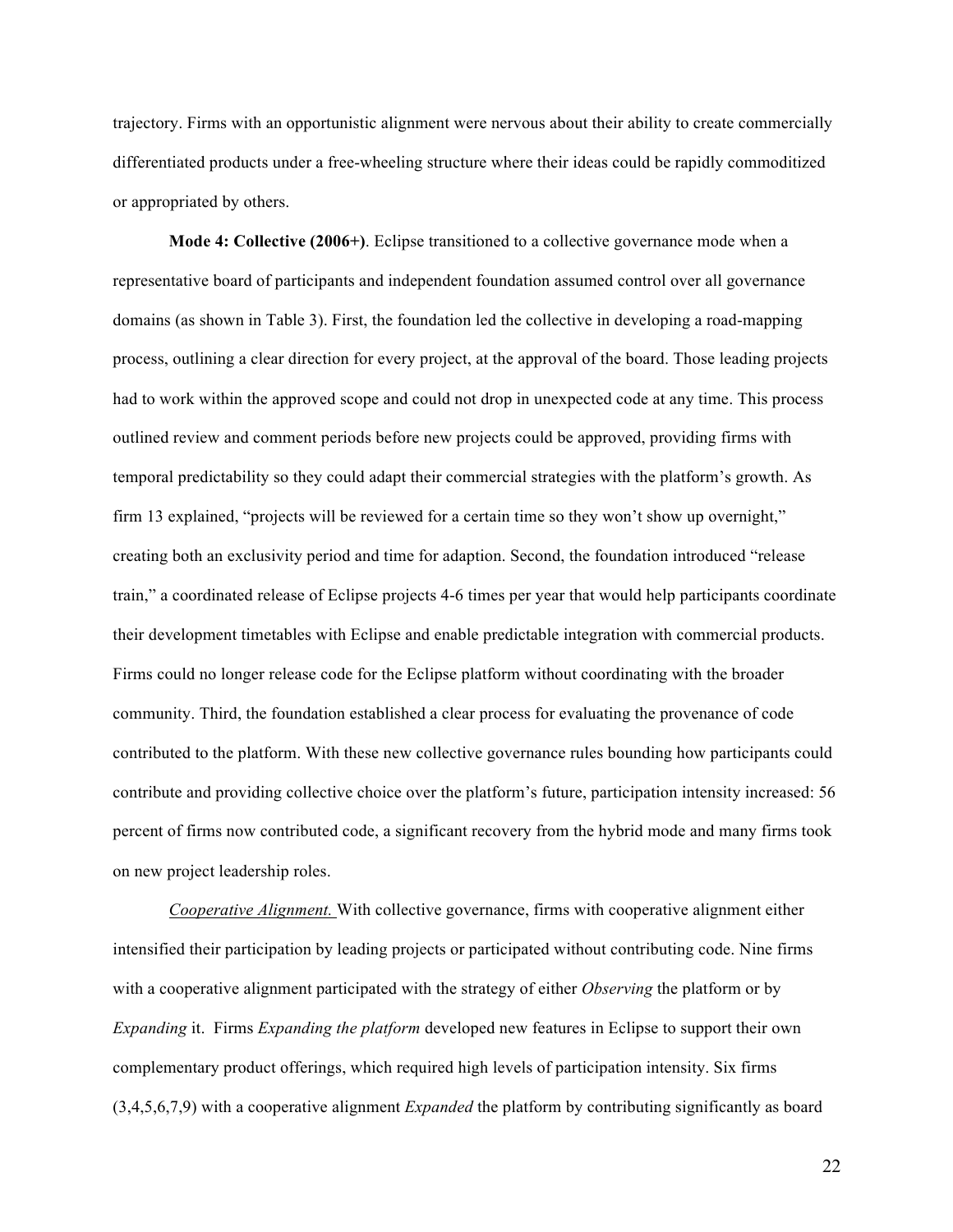directors engaged on architectural domains of governance and by joining multiple projects, leading projects and even syncing their internal development schedules with Eclipse's release train. Once firms saw that IBM was not in control anymore and they now had the right to determine the future trajectory of the platform, most increased their participation intensity and took on new project leadership roles. As Firm 6 explained, "there were two things [of concern], one was just how much IBM people ran Eclipse and the other was the governance model. Who got to decide on what? So, when they moved to this model where IBM is like any other member company. I think that was one key point." Under collective governance, many firms deepened their participation, contributing more code and resources to the platform, effectively distributing platform leadership across a diverse set of hardware, service and software firms.

*Opportunistic Alignment.* Firms with an opportunistic alignment participated at mainly at two extremes: either by *Front-running the platform* or by *Redirecting the platform*. Firms 12, 13, 15 and 16 explained that, with the creation of the roadmap, board membership provided adequate visibility and influence over the direction of Eclipse without contributing code. Now armed with visibility as to the technical direction of Eclipse six months out, firm 13 had the opportunity to influence the platform's pace without becoming directly involved in a project. Firm 13 explained how the roadmap and process for evaluating new projects helped his firm adapt to platform growth:

I need visibility six months out. I can't be commoditized tomorrow. If you give me six-months, then I can adapt. That was a kind of compromise. The projects will be reviewed for a certain amount of time and won't appear over-night… That is really one of the big differences between Eclipse the way it is now vs. the way it was.

Board members also had the right to approve the charters and roadmaps for each project, with power to veto, by majority, if a project seemed "out of accordance with the purpose and scope of Eclipse", per firm 15. These governance rules provided value to platform participants as they now had access to more information and more ability to influence the platform's direction and growth than in the prior phase.

Two firms with opportunistic alignment (1, 8) participated by *Redirecting the platform*: which required that a firm led a project in order to reprioritize requirements based on their own interests or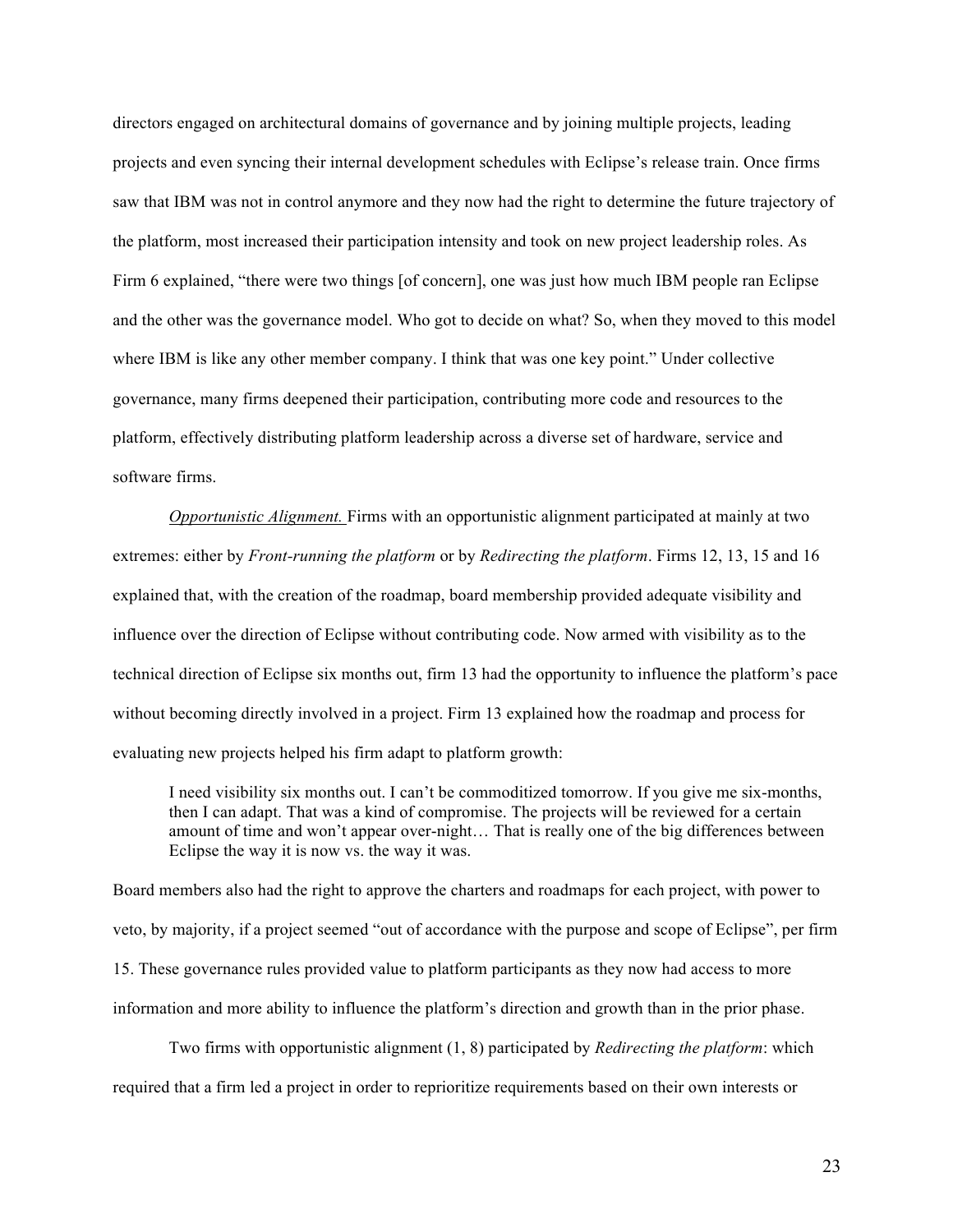"hold-back" from developing features or code suggested by the community. These firms participated as board members, joined multiple projects, led projects, and synced their development schedule to align with Eclipse. Project leadership afforded these firms the chance to influence a project and *Redirect* it towards their own competitive interests. As Firm 1 explained "So, then it was the question, do you want to build on Eclipse and not have any influence on the dependency you are taking? And also not be seen as a leader, but a follower in the space? Or do you want to jump in and lead? Well, you'd jump in and lead." While a firm might not be able to dramatically shift a project's scope towards its own interests with the roadmapping process in place, project leaders had, as explained by firm 7, "negative authority" or veto rights. That is, project leaders could redirect projects by shaping development priorities or by omitting bug fixes that would enhance the platform relative to proprietary products. This type of behavior could be depletive to the community as failing to commit bug fixes offered by users not only devalued code quality, but could discourage community members from sharing their ideas. Firms with an opportunistic alignment assumed project leadership roles only in the collective mode but the intent was primarily to maintain competitive differentiation from the platform rather than to advance the platform.

**Understanding Participant Variation**. By tracing participants' strategic choices, we pinpointed critical micro-moves that provide new insight on platform strategies which would be missed if platform participation was measured as a binary choice. Participation intensity was highly variable under different modes of governance for most firms. In the proprietary mode, when access was closed under sponsor control, firms participated with low intensity platform strategies by *front-running* or *observing* the platform - but without contributing code. In the sponsored mode, when access was open but sponsor controlled, firms started to deepen their participation and contribute code by *front-running*, *selling up*, *observing* or *integrating* with the platform. In the hybrid mode, when access was open, but platform leadership was indeterminately shared, firms that had deepened their participation now pulled back (except 7); by pursuing a strategy of either *front-running* or *observing* the platform. In the collective mode, once provisional issues guiding contribution were addressed, most firms deepened their participation, surpassing prior levels. Firms not only engaged in the platform strategies of *front-running,*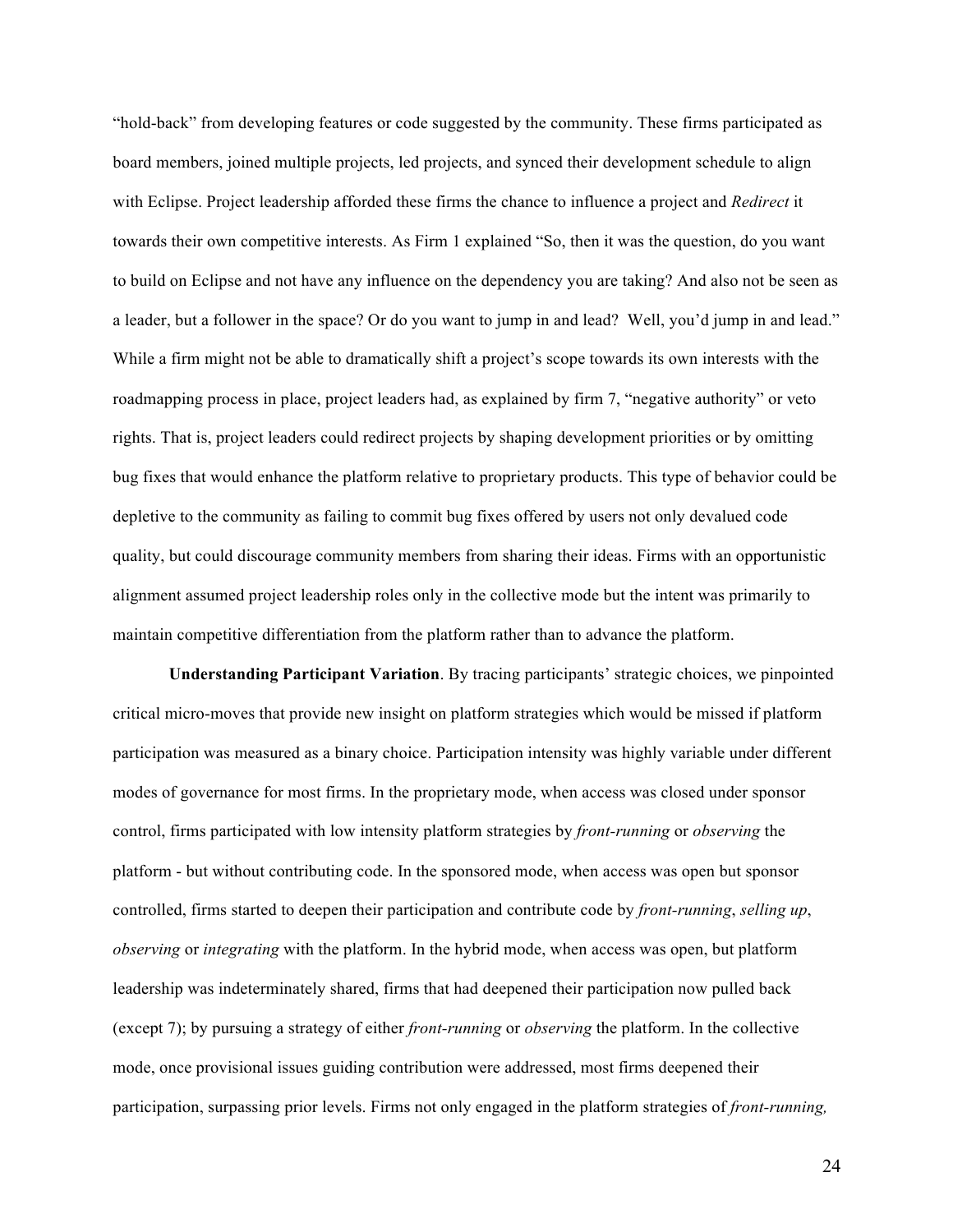*selling up*, and *observing* but also, took on new leadership roles to *expand* and *redirect* the platform. In sum, external contributions to the platform increased as access and control opened to the collective and produced distributed platform leadership, but most firms reduced their participation intensity when platform leadership became indeterminate, even under conditions of open access.

Without fine grained analysis, we would also miss identifying variation in *how* firms participated: While some firms contributed in ways that enriched the platform's expansion (cooperative), other firms contributed in ways that could deplete, slow or redirect the platform's development (opportunistic). In contrast with the literature (Gawer, 2014; Parker and Van Alstyne, 2017), this variation in platform alignment was not sensitive to governance changes in control or access and persisted in all four modes. After revisiting the data, we discovered that firms with an opportunistic alignment were more likely to be in the software tools sub-industry and close complements or direct competitors with the platform, while firms with a cooperative alignment were more likely to be from diverse sub-industries and distant complements the platform (See Table 5). What is surprising is that participants competing with a collective and open platform would contribute technical resources at all. What we uncovered is a set of opportunistic strategies (in the form of *front running*, *selling up* and *redirecting the platform*) that encompass strategic participation in open platforms: where competitive differentiation is asserted by means of participation.

#### **DISCUSSION**

While many scholars have argued that platform leadership is a critical source of competitive advantage, the focus is often on the strategies of the platform owner rather than on those firms participating with the platform (Gawer and Cusumano, 2002, 2008; Van Alystne et al, 2016; Adner and Kapoor, 2010; Adner 2017; Kapoor, 2013; West and Wood, 2013). How platform participants craft strategies to create value from the other side of the platform is an equally interesting avenue for exploration - particularly because the success of any innovations participants create also affect the success of the platform (Adner, 2012, 2017). Firms innovating from the other side of the platform embed their futures with the platform (Adner and Kapoor, 2010), yet, these firms typically have little control over the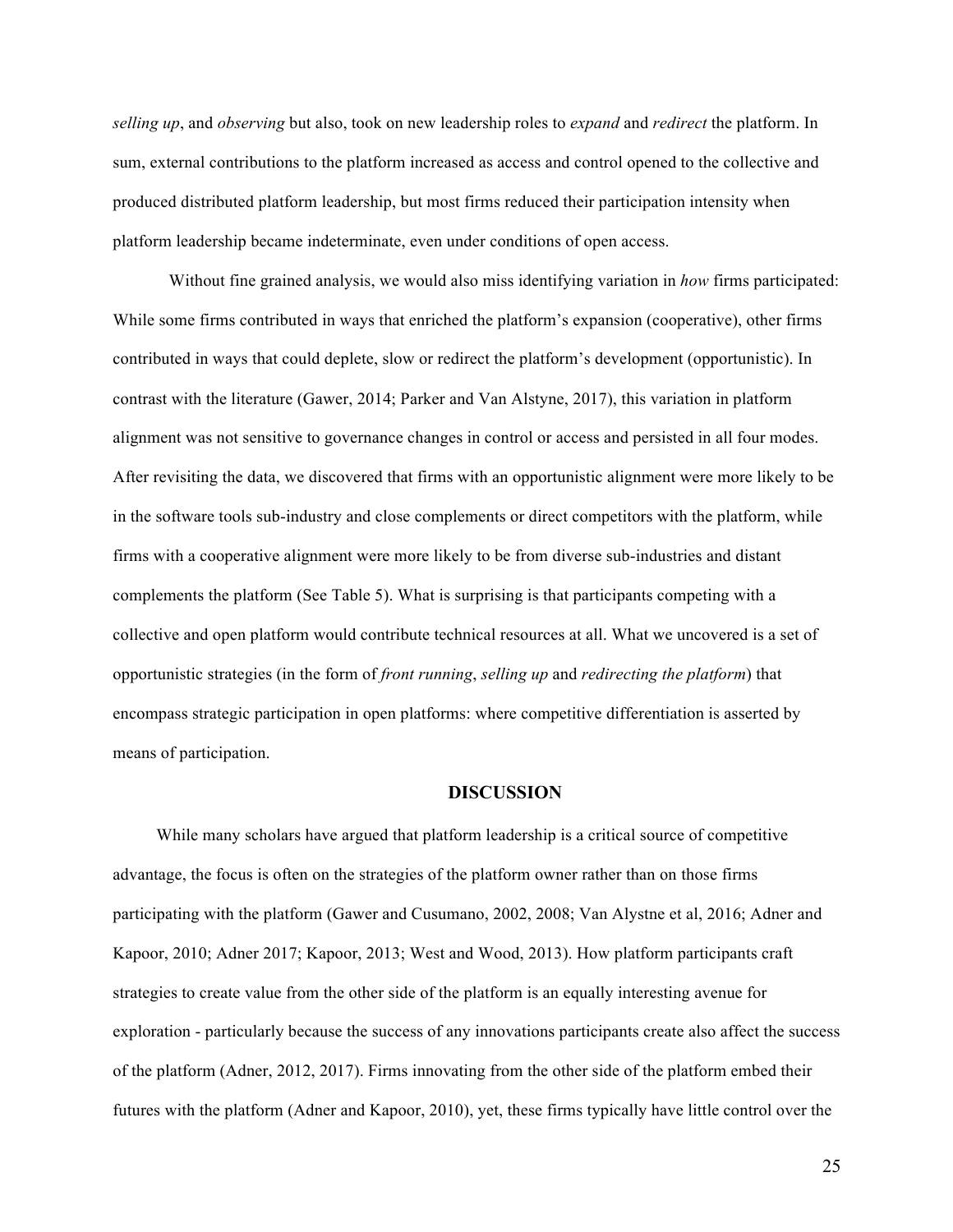platform's trajectory. Although most scholars acknowledge that platforms are dynamic, little empirical research has examined platform transitions from either the perspective of the platform leader or platform participants. This is an underexplored opportunity as platform transitions offer a clear window into platform dynamics. For, it is these moments, when a platform's rules guiding participation are most likely to be revised, that can trigger platform leaders and participants alike to reevaluate their strategies. In our case, access and control were gradually opened to collective governance. This phased transition enabled the examination of firm behavior under four different modes of governance, lending insight and precision to different access and control conditions that can impede or foster participation intensity, a key variable of concern for scholars for open innovation (Boudreau, 2010; Boudreau and Jeppesen, 2015, Kane and Ransbotham, 2016, Dahlander & O'Mahony, 2011; Jeppesen and Frederiksen, 2006).

Prior platform scholarship has focused on a single decision to grant others access to a platform at a specific point in time (Parker and Van Alstyne, 2017; West, 2003). Yet, access is but one aspect of governance that platform leaders can leverage to seed platform adoption. We consider how a more expansive set of governance domains influence participants' ability and willingness to participate which offers additional levers to designers of platform ecosystems (Adner, 2017). Most scholars tend to study platforms under one or two modes of governance (typically proprietary and/or sponsor), our data set allowed us to examine a common set of firms under four modes of governance – offering unique insight into two modes that are less understood (hybrid and collective). With a longitudinal, multi-method field study, we show how 16 participants adapted their participation intensity but not their platform alignment. In doing so, we specify not only how varying governance conditions can affect platform participation, but also identify an underappreciated source of variation on the other side of the platform. While much existing research assumes that only complementing firms are likely to participate with platforms, we show how firms can also contribute in opportunistic ways. Both discoveries contribute to the literatures on open innovation and platform governance.

*Governance conditions and platform participation.* Prior research has focused on how technological changes (Hargrave and Van de Ven, 2006) can upend a community or platform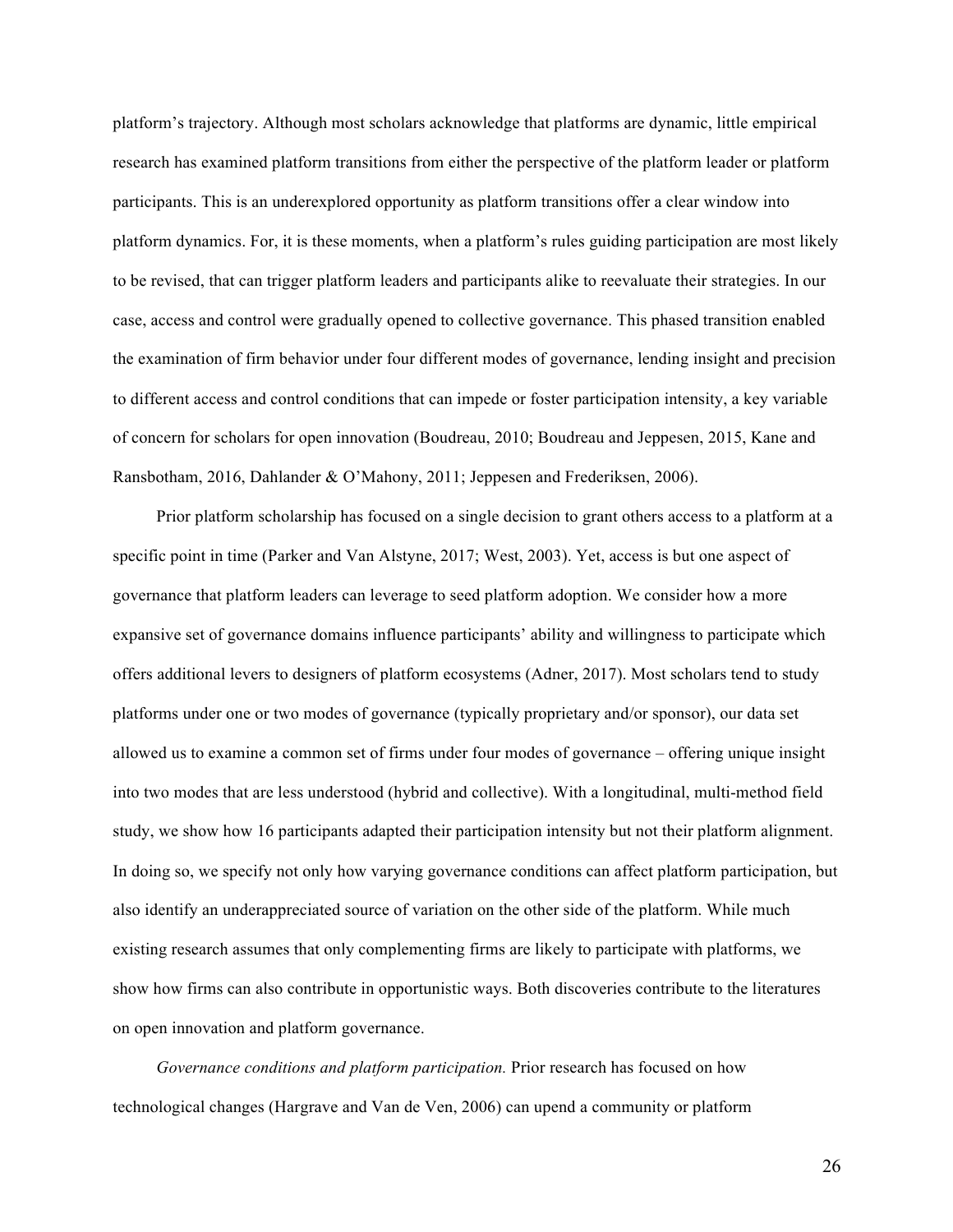(Chesbrough and Appleyard 2017, forthcoming) without appreciating how changes in governance affect platform dynamics. We have shown how governing access and control differ and how these two elements can be amended independently. Access affects the degree to which platform participants can use the platform and innovate cumulatively, whereas control over decision rights affects the incentives and rewards guiding contributions to the platform (e.g., Boudreau 2010). Although scholars recognize that platforms have dynamic architectures (Baldwin and Woodard, 2009), little empirical research has examined how changes in access and control conditions affect platform participants.

Scholars recognize that collective governance over a platform, standard or common pool resources is challenging to establish due to concerns with either the problems of appropriation or provisioning (e.g. Ostrom, 1990, 2007; Simcoe, 2014). Problems of appropriation concern how a common pool resource is accessed; problems of provisioning concern how a common pool resource is developed and maintained. Scholars have been mostly focused on over-appropriation or free-riding stemming from the failure to set rules governing platform usage. Yet, participants in the platform we studied focused on the opposite problem, what Ostrom (1990) calls provision problems: how to manage unfettered contributions to an open and collective platform. While scholars of open innovation might expect a community to thrive under hybrid modes of governance (Shah, 2006; von Hippel, 2005), we found most participants reducing their participation intensity when the rules guiding provision issues were not clear. Similar to a standard setting organization (Farrell and Simcoe, 2012; Simcoe, 2014) or collectively managed resource (Ostrom, 1990; 2007), establishing participants' ability to control the platform's trajectory, or what Ostrom (1990) calls "collective choice", was critical to revitalizing participation.

We recognize that our focus is on changes internal to the platform and there are other relevant variables external to the platform not measured in this study that can affect participants' platform strategies (e.g. Simcoe, 2010). There is no way to confirm a causal relationship between changes in access and control and the participation outcomes observed. All firms in our sample were subject to common conditions in the software industry. With consolidation in the software tools industry, a linear increase in platform participation might be expected as other platform options were retired. Yet, our informants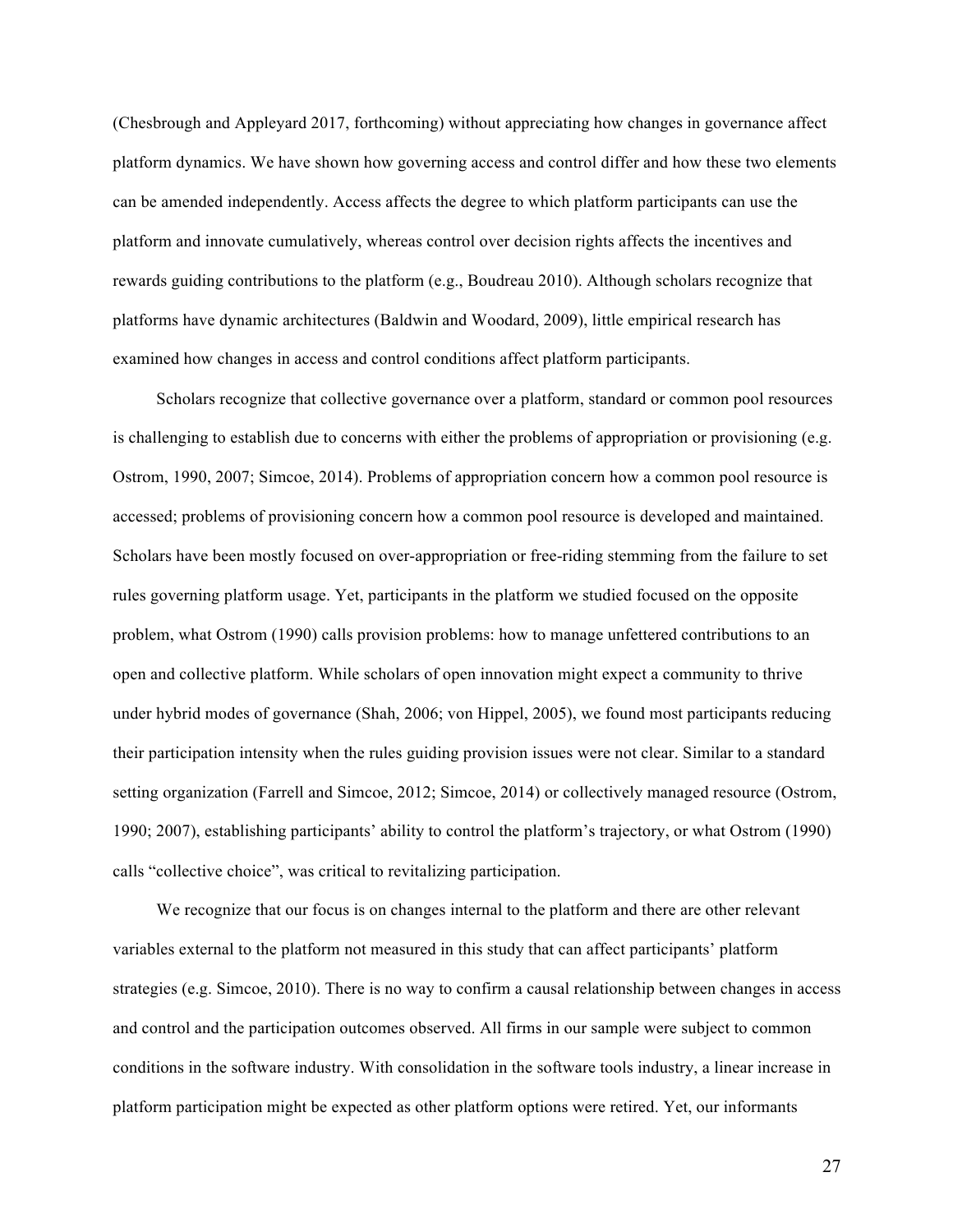reported substantive reductions in participation intensity during the hybrid phase in response to provisioning challenges, followed by a significant recovery once collective governance was established. Thus, conditions of openness alone may be inadequate to stimulate platform participation. Providing participants with clear decision rights over a platforms' trajectory and temporal predictability may be critical antecedents to external strategic investment. Participation intensity is a key factor explaining the logic underlying theories that champion open innovation (Chesbrough, 2003). It is the diversity and frequency; constancy and vitality of contributions that enrich what open innovation systems can offer (Raymond,1999). Thus, changing the rules guiding access and control of any system purporting to support open innovation must be done with care to remain open but sufficiently structured to encourage high levels of diverse contribution.

*Opportunistic Behavior in Open Platforms.* The empirical and conceptual focus of much research has been on the platform leader without appreciating how participants on 'the other side of the platform' adapt their strategies. Our research contributes a dynamic perspective of platform participants' behavior and complicates their intention. Despite the fact that competition is a critical driver of partnership dynamics (Nalebuff and Brandenburger, 1996); and core firm strategy (Teece, 1986), platform scholars tend to assume that all external participants engage with a platform cooperatively (Gawer, 2014 an exception) and complementors are presumably undifferentiated (Parker and Van Alystne, 2017). Our research questions this assumption and suggests that platform participation is not sufficient evidence to determine if a complementary relationship exists. We encourage scholars to look "under the hood" to determine how platform participation can be leveraged to serve potentially competing interests.

We observed firms with both cooperative and opportunistic alignment participating with Eclipse under all governance conditions. Both types of firms assumed leadership roles under collective conditions, but to different ends. When opportunists participated, they did so to further their own interests even when those interests could be depletive to the value of the platform; when cooperative firms participated, contributions were typically accretive to the value of the platform. At an extreme, opportunistic behavior can produce a competitive environment that can limit innovative outcomes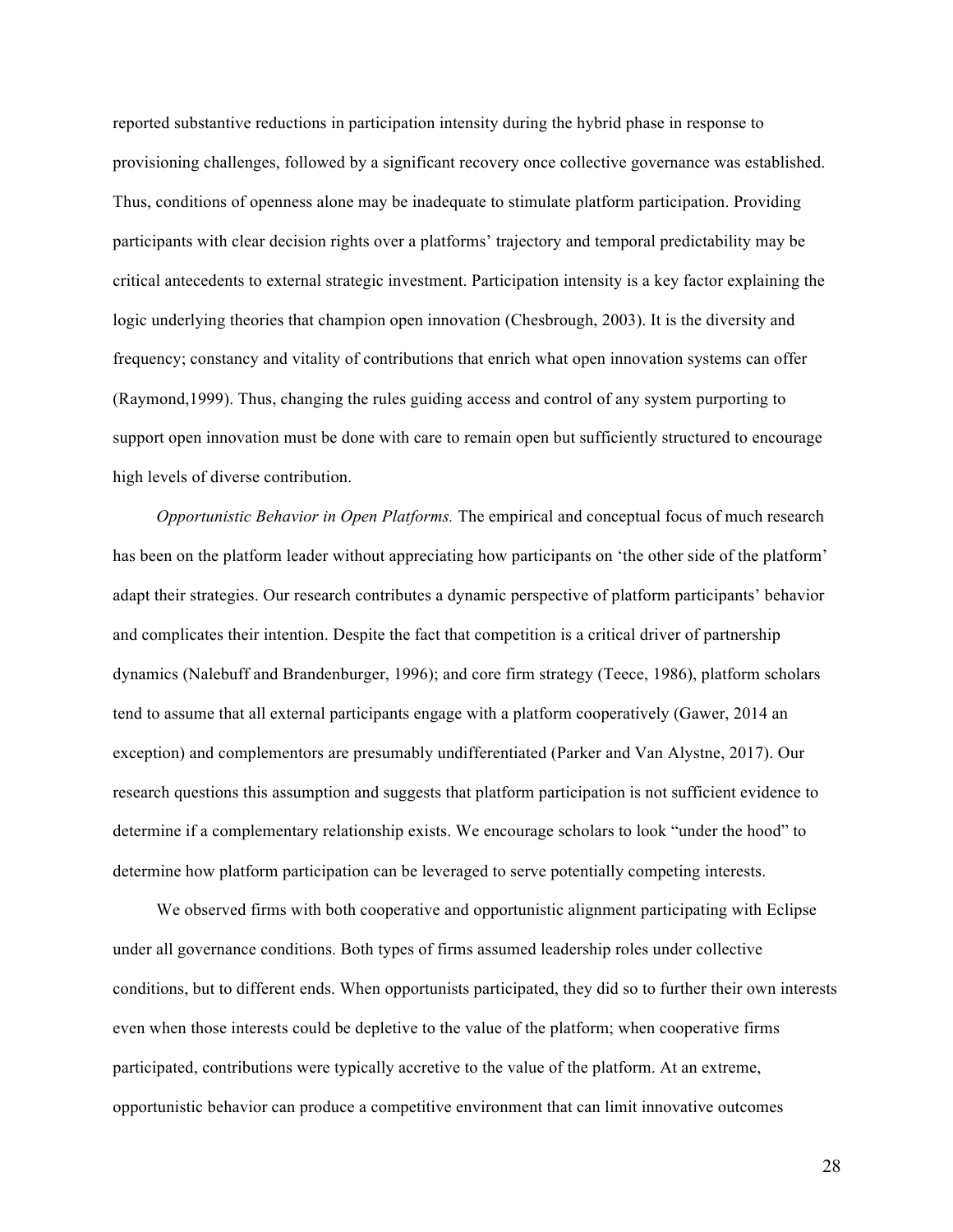(Boudreau and Jeppesen, 2015) or destabilize an ecosystem (Wareham, Fox and Giner, 2014). Some may even consider the persistent participation of depletive, "opportunist" firms to represent a governance failure (Williamson, 1975), but our data suggests that firms with an opportunistic alignment played a vital role. While opportunistic firms enacted strategies that threatened the quality and vitality of the Eclipse platform, by using Eclipse and extending it in new ways, they also pioneered new technical advances and provided valuable signals as to the platform's trajectory. Furthermore, since Eclipse was open and accessible in its later phases, any advantage gained by opportunists was temporary, as other participants could track or emulate the strategic moves and activity of opportunistic firms (e.g., Allen, 1983).

We have taken an initial step to identify variation in platform alignment that affected participants' platform strategies, but future research could predict what types of firms are likely to act cooperatively vs. act opportunistically. In our sample, those firms producing complements closest to the platform were more likely to participate in opportunistic ways but future research could test this proposition. Since we were interested in understanding the adaptations firms make when engaging with a platform undergoing transitions, our research design is focused only on those firms deciding to participate with the platform. We cannot predict which types of firms were likely to initially join. We focused on participants' cumulative strategic choices and identified a set of platform strategies but these likely constitute only one component of a firm's broader strategy. We did not trace firm level strategic changes but recognize that these may also affect participation with external platforms. Our framework specifies a range of platform governance domains and strategic choices that may enable further comparative analysis. In sum, while much scholarship has attended to the power of platform leaders and their singular ability to control a platform's trajectory, the success of these platforms often depends on the platform strategies of external participants. We contribute an initial step toward understanding not only the conditions shaping external participants' platform strategies but also a renewed appreciation of how participation from diverse participants affects ecosystem vitality.

#### **References:**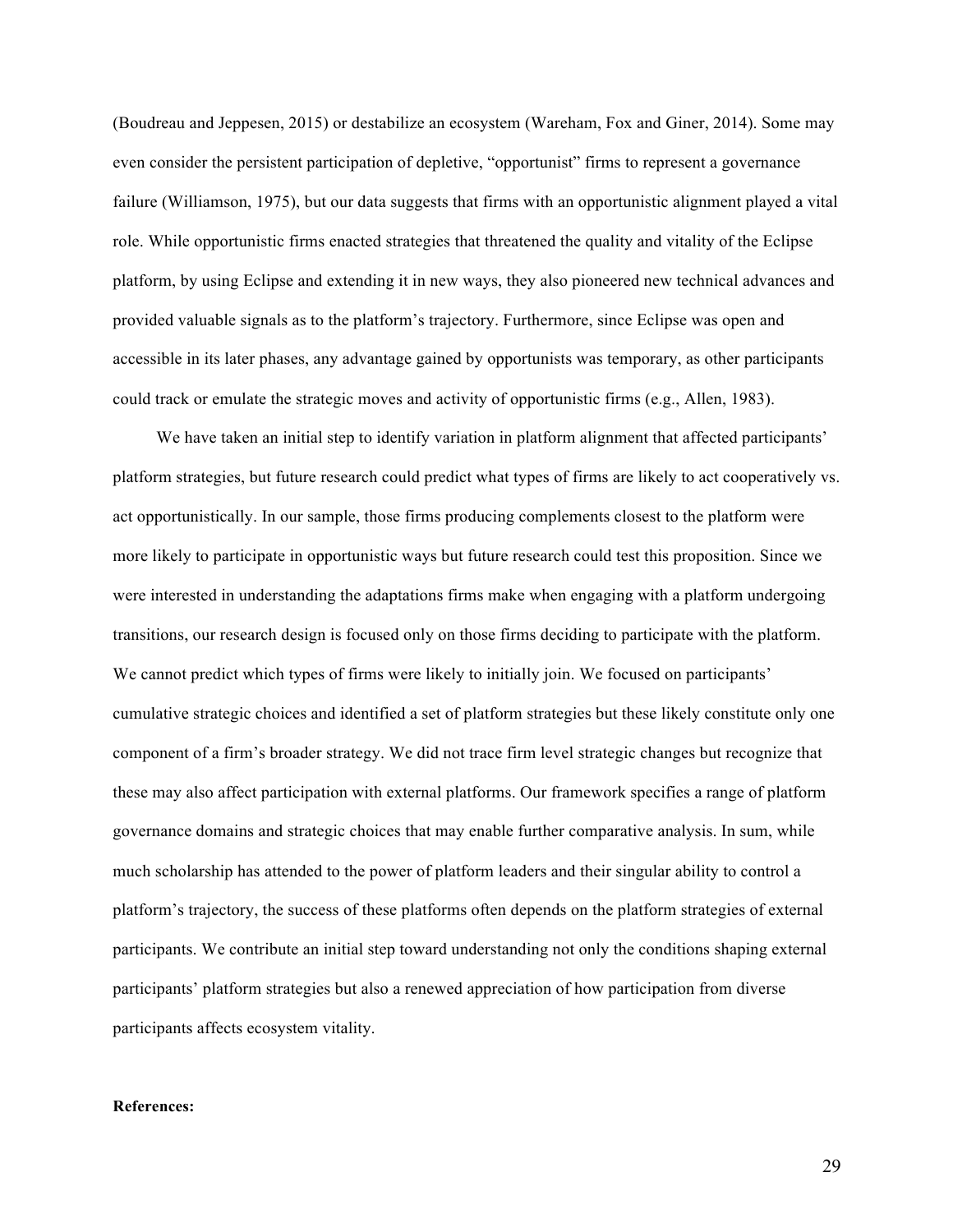Adner R (2017) Ecosystem as Structure: An Actionable Construct for Strategy. *Journal of Mgmt* 43(1):39-58.

- Adner R (2012) *The Wide Lens: A New Strategy for Innovation.* (Penguin/Portfolio, New York, NY).
- Adner R, Kapoor R (2010) Value creation in innovation ecosystems: How the structure of technological interdependence affects firm performance in new technology generations. *Strategic Management J. 31*(3): 306-333.
- Allen RC (1983) Collective invention. *Journal of Economic Behavior & Organization*, 4(1):1-24.
- Almirall E, Casadesus-Masanell R (2010) Open versus closed innovation: A model of discovery and divergence. *Acad. of Management Rev*. 35(1):27-47.
- Appleyard MM, Chesbrough H (2017) The dynamics of open strategy: from adoption to reversion. *Long Range Plan.*
- Armanios D, Eesley, CE, Li J, Eisenhardt KM (2016) How entrepreneurs leverage institutional intermediaries in emerging economies to acquire public resources. *Strategic Management J.*
- Baldwin CY, Clark KB (2000) *Design Rules: The Power of Modularity* (MIT Press, Cambridge, MA).
- Baldwin C, Von Hippel E (2011) Modeling a paradigm shift: From producer innovation to user and open collaborative innovation. *Organ. Sci*. 22(6):1399-1417
- Baldwin CY, Woodard JJ (2009) The architecture of platforms: a unified view. Gawer A, ed. *Platforms, Markets and Innovation,* (Edward Elgar, Cheltenham, UK, and Northampton, MA) 19–44.
- Boudreau KJ (2010) Open platform strategies and innovation: Granting access vs. devolving control. *Management Sci*. 56(10):1849-1872.
- Boudreau KJ, Jeppesen LB (2015) Unpaid crowd complementors: The platform network effect mirage. *Strategic Management J.* 36(12):1761-1777.
- Bresnahan TF, Greenstein S (1999) Technological competition and the structure of the computer industry. *The Journal of Industrial Economics*, 47(1):1-40.
- Chesbrough H (2003) *Open Innovation: The New Imperative for Creating and Profiting from Technology.* (Harvard Business School Press, Boston, MA).
- Chesbrough H (2006) New puzzles and new findings. Chesbrough H, Vanhaverbeke W, West J (eds.), *Open Innovation: Researching a New Paradigm*. (Oxford University Press, Oxford, UK) 15-34.
- Dahlander L, Gann, DM (2010). How open is innovation? *Research policy*, 39(6):699-709.
- Dahlander L, O'Mahony S (2011) Progressing to the center: Coordinating project work. *Organ. Sci.* 22(4):961- 979.
- Dahlander L, Wallin, MW (2006) A man on the inside: Unlocking communities as complementary assets. *Res. Policy*, 35(8):1243-1259.
- Davis JP (2016) The group dynamics of interorganizational relationships: Collaborating with multiple partners in innovation ecosystems. *Admin. Sci. Quar*t. 61(4):621-661.
- Eisenhardt KM, Graebner ME (2007) Theory building from cases: Opportunities and challenges. *Acad. Management J.* 50(1):25-32.
- Eisenmann TR, Parker G, Van Alstyne, M (2009) Opening platforms: How, when and why? Gawer A, ed. *Platforms, Markets and Innovation* (Edward Elgar, UK, Northhamption, MA) 131-162
- Eisenmann TR, Parker G, Van Alstyne M (2011) Platform envelopment. *Strategic Management J*. 32(12):1270-1285.
- Farrell J, Simcoe T (2012) Four paths to compatibility. Peitz M, Waldfogel J *(eds.) Oxford handbook of the digital economy*. 34-58.
- Garud R, Jain S, Kumaraswamy A (2002) Institutional entrepreneurship in the sponsorship of common technological standards: The case of Sun Microsystems and Java. *Acad Management J* 45(1): 196-214.
- Gawer A (2014) Bridging differing perspectives on technological platforms: Toward an integrative framework. *Res. Policy*, 43(7):1239-1249.
- Gawer A, Cusumano, MA (2002) *Platform leadership: How Intel, Microsoft, and Cisco drive industry innovation* (Harvard Business School Press, Cambridge, MA)
- Gawer A, Henderson R (2007) Platform owner entry and innovation in complementary markets: Evidence from Intel. *Journal of Economics & Management Strategy*, 16(1):1-34.
- Gavetti G, Helfat CE (2016) Shaping, Searching, and Endogenous Selection: The Quest for Superior Performance. *Working Paper*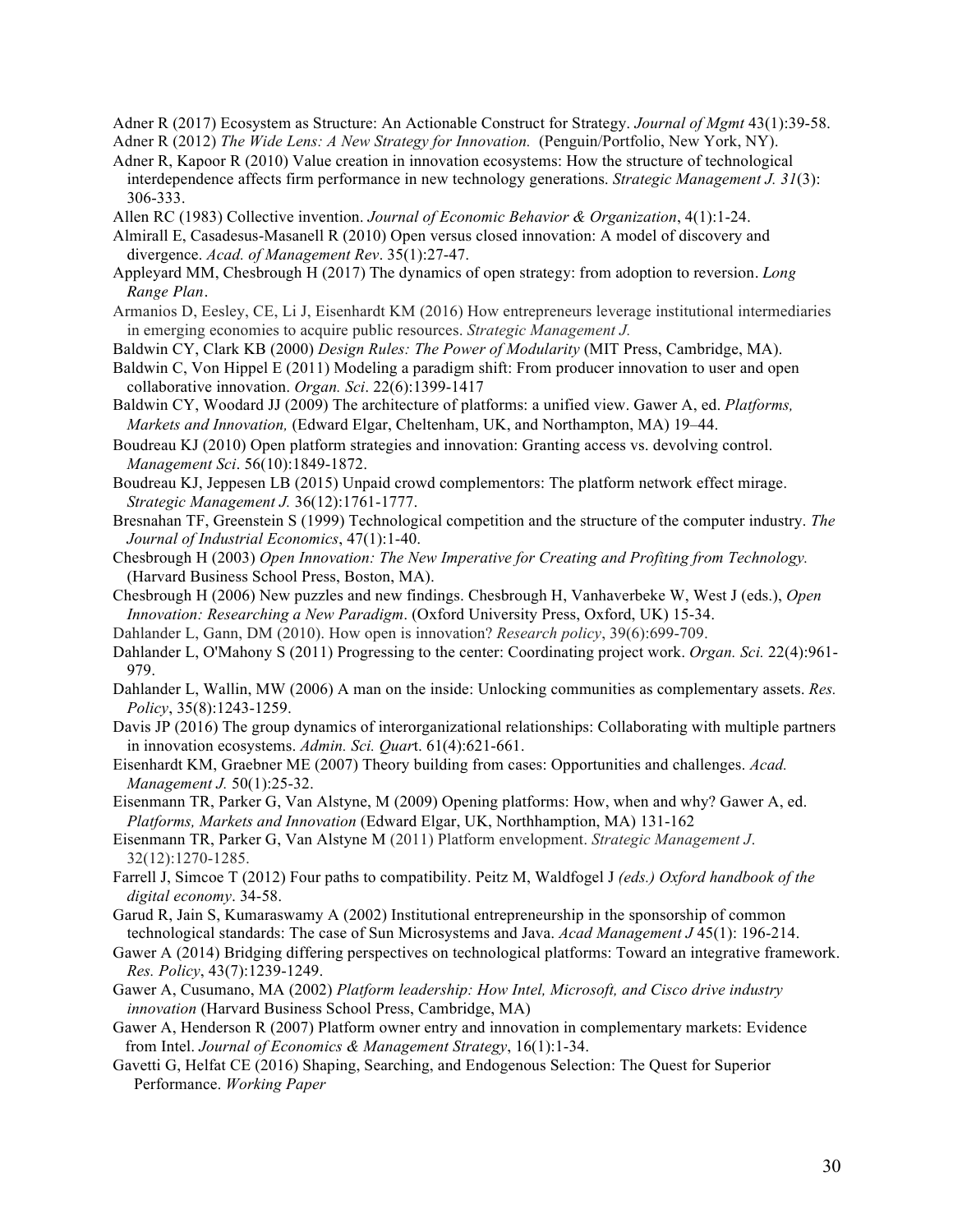- Greenstein S (2009) Open platform development and the commercial Internet. Gawer A, ed. *Platforms, markets and innovation*. 219-248.
- Hargrave TJ, Van de Ven AH (2006) A collective action model of institutional innovation. *Acad. of Management Rev.* 31(4):864-888
- Iansiti M, Levien R (2004) Strategy as ecology. *Harvard business review*. 82(3):68-81.
- Jeppesen LB, Lakhani KR (2010) Marginality and problem-solving effectiveness in broadcast search. *Organ Sci.* 21(5):1016-1033.
- Jeppesen LB, Frederiksen L (2006) Why do users contribute to firm-hosted user communities? The case of computer-controlled music instruments. *Organ. Sci.* 17(1): 45-63.
- Langley A (1999) Strategies for theorizing from process data. *Acad. of Management Rev.* 24(4):691-710.
- Kane GC, Ransbotham S (2016) Content as Community Regulator: The Recursive Relationship Between Consumption and Contribution in Open Collaboration Communities. *Organ. Sci.* 27(5):1258-1274.
- Kapoor R (2014) Collaborating with Complementors: What Do Firms Do? Adner R, Oxley J, Silverman B (eds.) *Collaboration and Competition in Business Ecosystems.* (Emerald Group Publishing Limited) 3–25
- Kapoor R, Agarwal S (2017) Sustaining superior performance in business ecosystems: Evidence from application software developers in the iOS and Android smartphone ecosystems. *Organ. Sci. forthcoming*
- Katz ML, Shapiro C (1986) Technology adoption in the presence of network externalities. *Journal of Political Economy.* 94(4):822–841.
- McGrath ME (1995) *Product Strategy for High-technology Companies.* (Irwin Professional Publishing, New York, NY)
- Meyer MH, Lehnerd AP (1997) *The Power of Product Platforms: Building Value and Cost Leadership.* (Free Press, New York, NY)
- Mintzberg H, Raisinghani D, Theoret A (1976) The structure of" unstructured" decision processes. *Admin Science Quart.* 246-275.
- Murray F, O'Mahony S (2007) Exploring the foundations of cumulative innovation: Implications for organization science. *Organ. Sci.* 18(6):1006-1021.
- Nalebuff B, Brandenburger A, Maulana A (1996). *Co-opetition*. (HarperCollinsBusiness, London, UK)
- O'Mahony S, Diaz FC, Mamas E (2005) IBM and Eclipse *Harvard Business School Case*, 9-906.
- O'Mahony S (2007) The governance of open source initiatives: what does it mean to be community managed? *Journal of Management & Governance* 11(2):139-150.
- O'Mahony S, Bechky BA (2015) Leveraging Comparative Field Data for Theory Generation. Elsbach KD, Kramer RM (eds.) *Doing Innovative Qualitative Research in Organizations: Paths to Cool Ideas and Interesting Papers* (Routledge, Taylor and Francis Group) 168-176.
- O'Mahony S, Ferraro F (2007) The emergence of governance in an open source community. *Acad. Management J.* 50(5):1079-1106.
- Ostrom E (1990) *Governing the Commons* (Cambridge University Press, Cambridge, UK)
- Ostrom E, Hess C (2007) *Understanding knowledge as a commons: From theory to practice*. (MIT Press, Cambridge, MA)
- Parker GG, Van Alstyne M (2005) Two-sided network effects: A theory of information product design. *Management Sci.* 51(10):1494-1504.
- Parker GG, Van Alstyne M, Choudary SP (2016) *Platform revolution: How networked markets are transforming the economy--and how to make them work for you*. (WW Norton & Company, New York, NY)
- Parker GG, Van Alstyne M, Jiang X (2016) Platform Ecosystems: How Developers Invert the Firm. *MIS Quarterly* 41(1):255-26
- Parker GG, Van Alstyne M (2017) Innovation, openness & platform control. *Management Sci. forthcoming* Raymond E (1999) The cathedral and the bazaar. *Philosophy & Technology*, 12(3):23.
- Rochet JC, Tirole J (2003) Platform competition in two-sided markets. *J. European Economic Association*, 1(4):990-1029.
- Rysman M (2009) The economics of two-sided markets. *J. Economic Perspectives*, 23(3):125-143.
- Seidel VP, Langner B, Sims J (2016) Dominant Communities and Dominant Designs: Community-Based Innovation in the Context of the Technology Life Cycle. *Strategic Organ*. 15(2):220-241.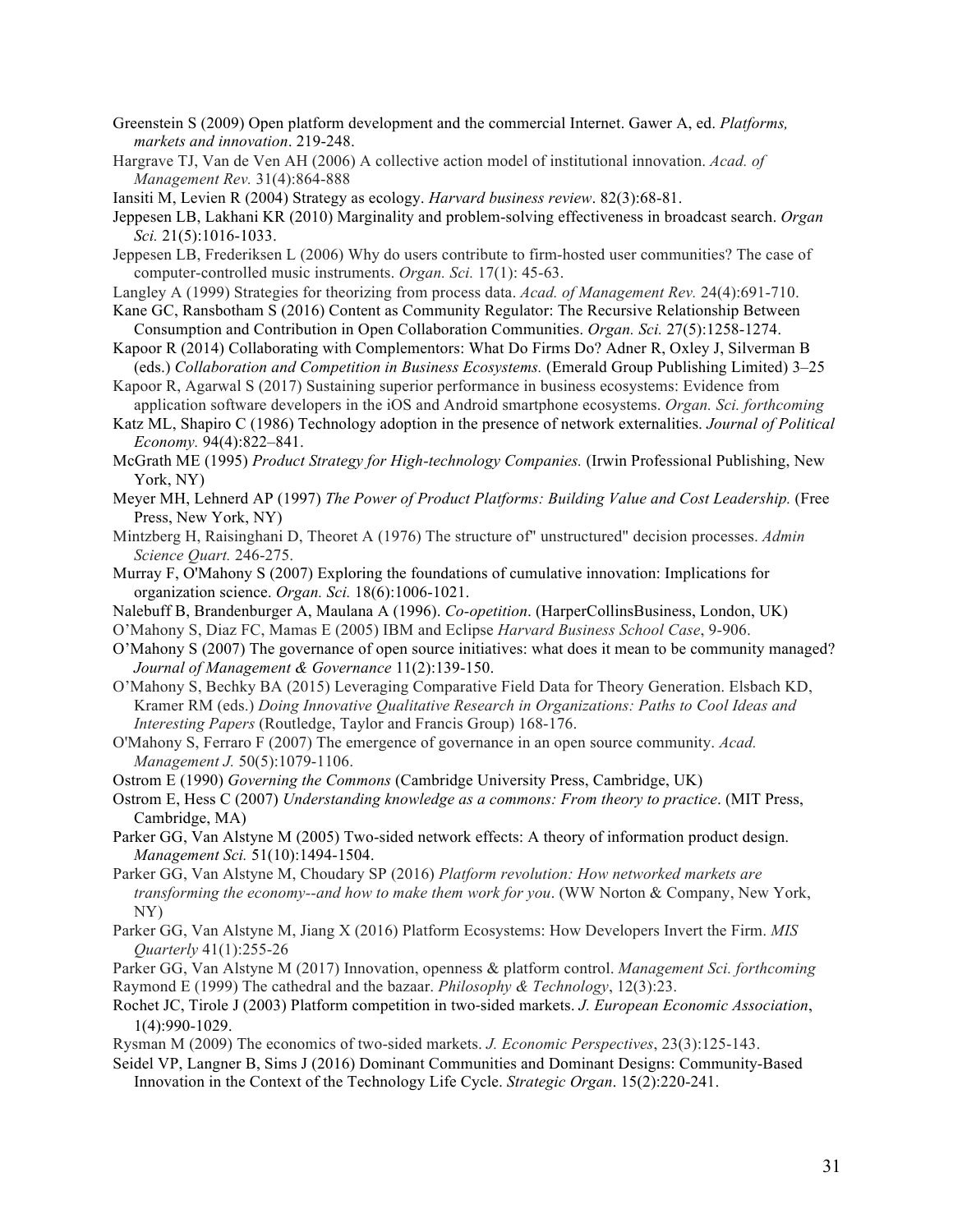- Shah SK (2006) Motivation, governance, and the viability of hybrid forms in open source software development. *Management Sci*. 52(7):1000-1014.
- Simcoe TS, Graham SJ, Feldman MP (2009) Competing on standards? Entrepreneurship, intellectual property, and platform technologies. *Journal of Economics & Management Strategy*, 18(3):775-816.

Simcoe TS (2014) Governing the Anticommons: Institutional Design for Standard-Setting

Organizations. *Innovation Policy and the Economy*, 14(1):99-128.

Simcoe TS (2010) Standard setting committees: Consensus governance for shared technology platforms.

Tambe P (2014) Big data investment, skills, and firm value. *Management Sci.* 60(6):1452-1469.

- Teece DJ (1986) Profiting from technological innovation: Implications for integration, collaboration, licensing and public policy. *Res. Policy*, 15(6):285-305.
- Tiwana A (2013) *Platform Ecosystems: Aligning Architecture, Governance, and Strategy* (Morgan Kaufman, Waltham, MA)
- Von Hippel E (2005) Democratizing innovation: The evolving phenomenon of user innovation. *Journal für Betriebswirtschaft*, 55(1):63-78.
- Von Hippel E, Krogh GV (2003) Open source software and the "private-collective" innovation model: Issues for organization science. *Organ. Sci.* 14(2):209-223.
- Von Krogh G, Spaeth S, Lakhani KR (2003) Community, joining, and specialization in open source software innovation: a case study. *Res Policy*, 32(7):1217-1241.

Wareham J, Fox PB, Cano Giner JL (2014) Technology ecosystem governance. *Organ. Sci.* 25(4):1195-1215.

- West J (2003) How open is open enough?: Melding proprietary and open source platform strategies. *Res. Policy*, 32(7):1259-1285.
- West J, O'Mahony S (2008) The role of participation architecture in growing sponsored open source communities. *Industry and Innovation*. 15(2):145-168.
- West J, Wood D (2013) Evolving an open Ecosystem: The Rise and Fall of the Symbian Platform Adner R, Oxley J, Silverman B (eds.) *Collaboration and Competition in Business Ecosystems*. (Emerald Group Publishing, UK) 27-68
- Wheelwright SC, Clark KB (1992) *Revolutionizing product development: quantum leaps in speed, efficiency, and quality*. (Simon and Schuster)
- Williamson OE (1975) Markets and hierarchies. (The Free Press, New York, NY) 26-30.Yin, R (1994). *Case study research: Design and* methods. (Sage Publications, Thousand Oaks, CA)
- Yin, R (1994). *Case study research: Design and* methods. (Sage Publications, Thousand Oaks, CA)
- Yoo Y, Henfridsson O, Lyytinen K (2010) The New Organizing Logic of Digital Innovation: An Agenda for Information Systems Research. *Information Systems Research* 21(4):724-735
- Zhu F, Iansiti M (2012) Entry into platform-based markets. *Strategic Management J*. 33(1):88-106.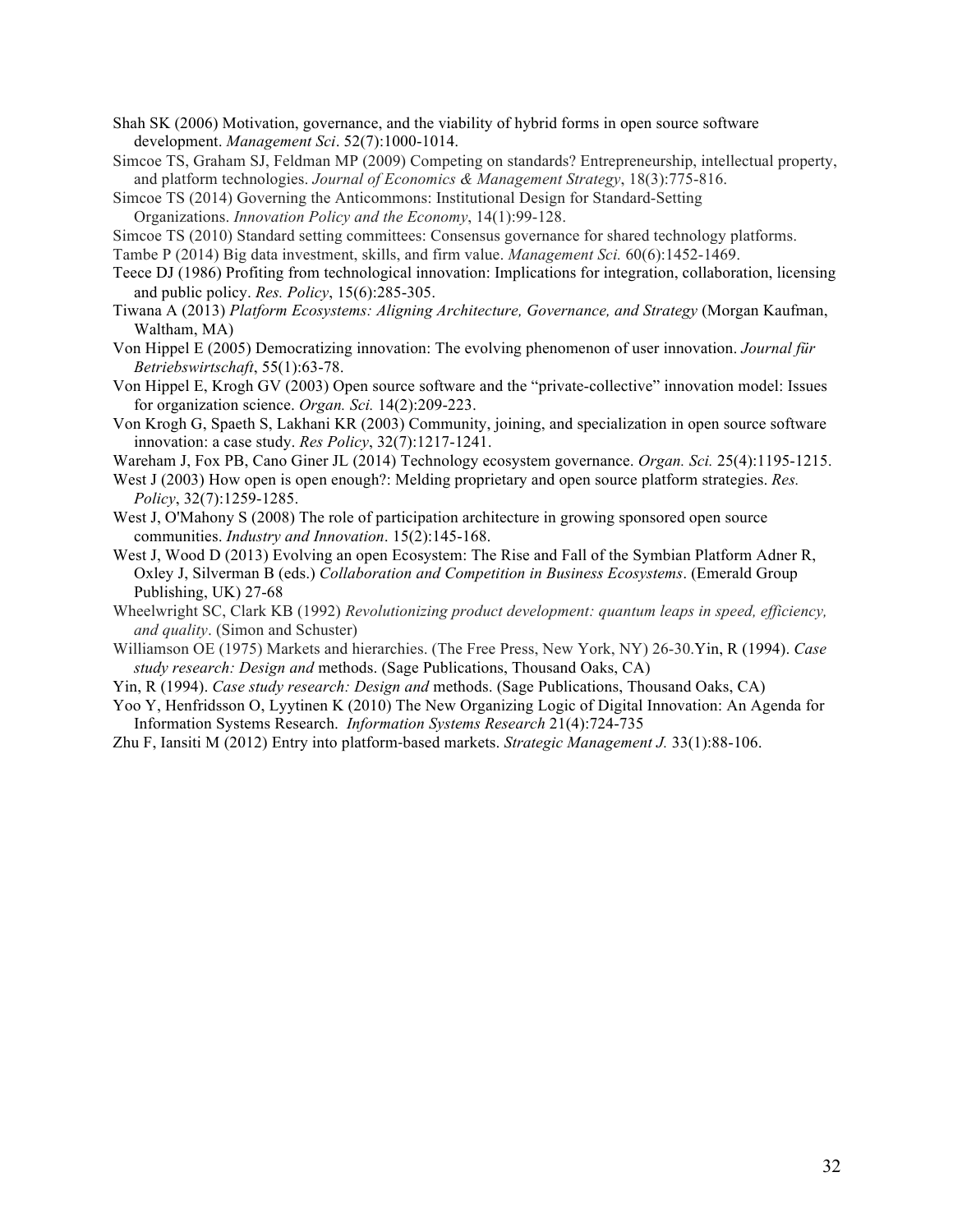| Firm    | <b>Joined Eclipse</b> | Size (Rev \$M) | Industry | <b>Sub-Industry</b>     | <b>Public vs. Private</b> |
|---------|-----------------------|----------------|----------|-------------------------|---------------------------|
| Firm 14 | 2002                  | 10,000         | Software | Business applications   | Public                    |
| Firm 9  | 2002                  | 700            | Software | Database Management     | Public                    |
| Firm 12 | 2002                  | 15             | Software | Development tools       | Private                   |
| Firm 8  | 2002                  | 10             | Software | Development tools       | Private                   |
| Firm 15 | 2002                  | $<$ 5          | Software | Development tools       | Private                   |
| Firm 16 | 2002                  | 200            | Service  | <b>IT Services</b>      | Public                    |
| Firm 5  | 2002                  | 79,000         | Hardware | Printing, Imaging       | Public                    |
| Firm 12 | 2003                  | 5              | Software | Development tools       | Private                   |
| Firm 4  | 2003                  | 1,500          | Software | Business intelligence   | Private                   |
| Firm 10 | 2003                  | $<$ 5          | Service  | <b>IT Services</b>      | Private                   |
| Firm 7  | 2003                  | 34,000         | Hardware | Microprocessors         | Public                    |
| Firm 3  | 2004                  | 100            | Software | Business intelligence   | Public                    |
| Firm 13 | 2004                  | $<$ 5          | Service  | <b>IT Services</b>      | Private                   |
| Firm 1  | 2005                  | 1,000          | Software | Application integration | Public                    |
| Firm 2  | 2005                  | 5              | Software | Development tools       | Private                   |
| Firm 6  | 2005                  | 2,000          | Hardware | Telecommunications      | Public                    |

# **TABLE 1: Platform Participant Descriptive Data**

# **TABLE 2: Data Sources**

| <b>Modes of Governance</b>                           | Proprietary | <b>Sponsor</b> | <b>Hybrid</b> | <b>Collective</b> |  |
|------------------------------------------------------|-------------|----------------|---------------|-------------------|--|
| <b>Dates</b>                                         | 2000        | 2001-2003      | 2004-2005     | $2006 - 2016 +$   |  |
| $(1)$ Interviews $(44)$                              |             |                |               |                   |  |
| $(2)$ Observations $(90+hrs.)$                       |             |                |               |                   |  |
| (3) Archival Data                                    |             |                |               |                   |  |
| 80+ Board meetings                                   |             |                |               |                   |  |
| <b>Sponsor documents</b>                             |             |                |               |                   |  |
| 11 Foundation financial reports                      |             |                |               |                   |  |
| 100+ Committee meetings, blogs and<br>press releases |             |                |               |                   |  |
| <b>4 Analyst reports</b>                             |             |                |               |                   |  |
| <b>Field Data</b>                                    |             |                |               |                   |  |
| <b>Archival Data</b>                                 |             |                |               |                   |  |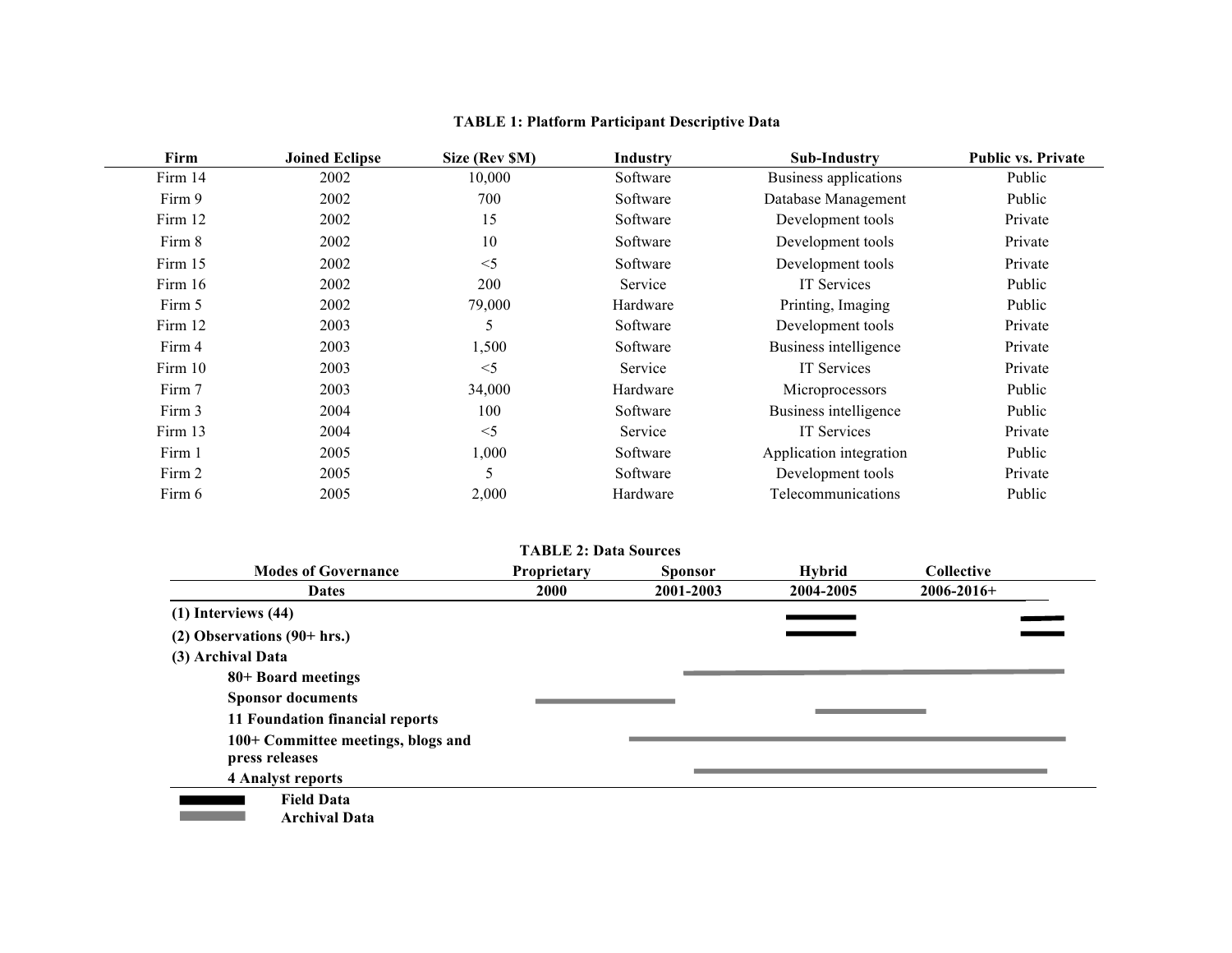| Domain<br><b>Types</b> | <b>Platform Governance Domains</b>                                     | Proprietary<br>(2000) | <b>Sponsored</b><br>$(2001 - 2003)$ | <b>Hybrid</b><br>$(2004 - 2005)$ | <b>Collective</b><br>$(2006+)$ |
|------------------------|------------------------------------------------------------------------|-----------------------|-------------------------------------|----------------------------------|--------------------------------|
| Membership             | Designation of member rights – Who assigns voting<br>rights?           | <b>IBM</b>            | <b>IBM</b>                          | Board                            | Board                          |
|                        | Designated voting rights – Who has voting rights?                      | <b>IBM</b>            | Board                               | Board                            | Board                          |
|                        | Ownership of IP - Who owns contributed code?                           | <b>IBM</b>            | Participants                        | Participants                     | Participants                   |
| Legal                  | Stewardship of IP - Who can assert licenses?                           | <b>IBM</b>            | Participants                        | Board                            | Board                          |
|                        | Development of extensions - Who acquires rights?                       | IBM                   | Participants                        | Participants                     | Participants                   |
| Architectural          | Eclipse scope - Who determines the direction and<br>scope?             | <b>IBM</b>            | <b>IBM</b>                          | unclear                          | Board                          |
|                        | Design coordination - How are projects prioritized<br>and coordinated? | <b>IBM</b>            | <b>IBM</b>                          | unclear                          | Board                          |
|                        | Project leadership - How do new projects launch?                       | <b>IBM</b>            | <b>IBM</b>                          | unclear                          | Board                          |
|                        | Project requirements - How are project requirements<br>prioritized?    | <b>IBM</b>            | <b>IBM</b>                          | Project leaders                  | Project<br>leaders             |
| Technical              | Release management - Who determines when<br>projects are released?     | <b>IBM</b>            | <b>IBM</b>                          | Project leaders                  | Project<br>leaders             |
|                        | Code commitment - Who determines who can<br>commit code to a project?  | <b>IBM</b>            | <b>IBM</b>                          | Project leaders                  | Project<br>leaders             |

# **TABLE 3: Platform Governance Transitions**

# **Table 4: Strategic Choices and Participation Intensity**

| <b>Strategic</b><br><b>Choice</b><br>$(N = 10)$ | <b>Definition</b>                                                                      | Code<br><b>Contribution</b> | $PI*$<br><b>Score</b> | <b>Representative Data</b>                                                                                                                                                                                                                                                                    |
|-------------------------------------------------|----------------------------------------------------------------------------------------|-----------------------------|-----------------------|-----------------------------------------------------------------------------------------------------------------------------------------------------------------------------------------------------------------------------------------------------------------------------------------------|
| Use Eclipse                                     | Utilize Eclipse as an<br>internal integrated<br>development<br>environment             | N <sub>o</sub>              |                       | Firm 13: "Once we saw Eclipse, the<br>development staff here started glomming onto<br>it. Our developers started using it, they liked<br>it."                                                                                                                                                 |
| Join Eclipse                                    | Become a formal<br>member of Eclipse<br>consortium or<br>foundation                    | No                          | 2                     | Firm 3: "Most of our customers initially were<br>IBM customers as well. When WebSphere<br>Application Developer came to play, they<br>jumped on that wagon and they wanted us to<br>support that effortso, that was one of the<br>major reasons initially why we decided to join<br>Eclipse." |
| Become a Board<br>Member                        | Hold position on the<br>board of stewards or<br>foundation                             | No                          | 3                     | Firm 12: "When it first became visible to me, I<br>really scratched my head and said this is the<br>first time I ever heard of an Open Source<br>project with a board of directors."                                                                                                          |
| Commercialize<br>around Eclipse                 | Develop a<br>proprietary product<br>built on top of the<br>Eclipse platform            | No                          | 3                     | Firm 1: "We need to build on Eclipse. We<br>need to stop what we are doing now and<br>change and move onto Eclipse, because<br>customers are demanding it. We need to bite<br>the bullet and slip our schedule and do it now."                                                                |
| Donate Code/IP                                  | Distribute freely<br>and share existing<br>IP or code with<br>open source<br>community | Yes                         | $\overline{4}$        | Firm 13: "The aspect where commercial<br>quality software appears overnight is still a bit<br>of a problem. But what has happened is even<br>though pieces of commercial tools have shown<br>up, they now go through a due diligence."                                                        |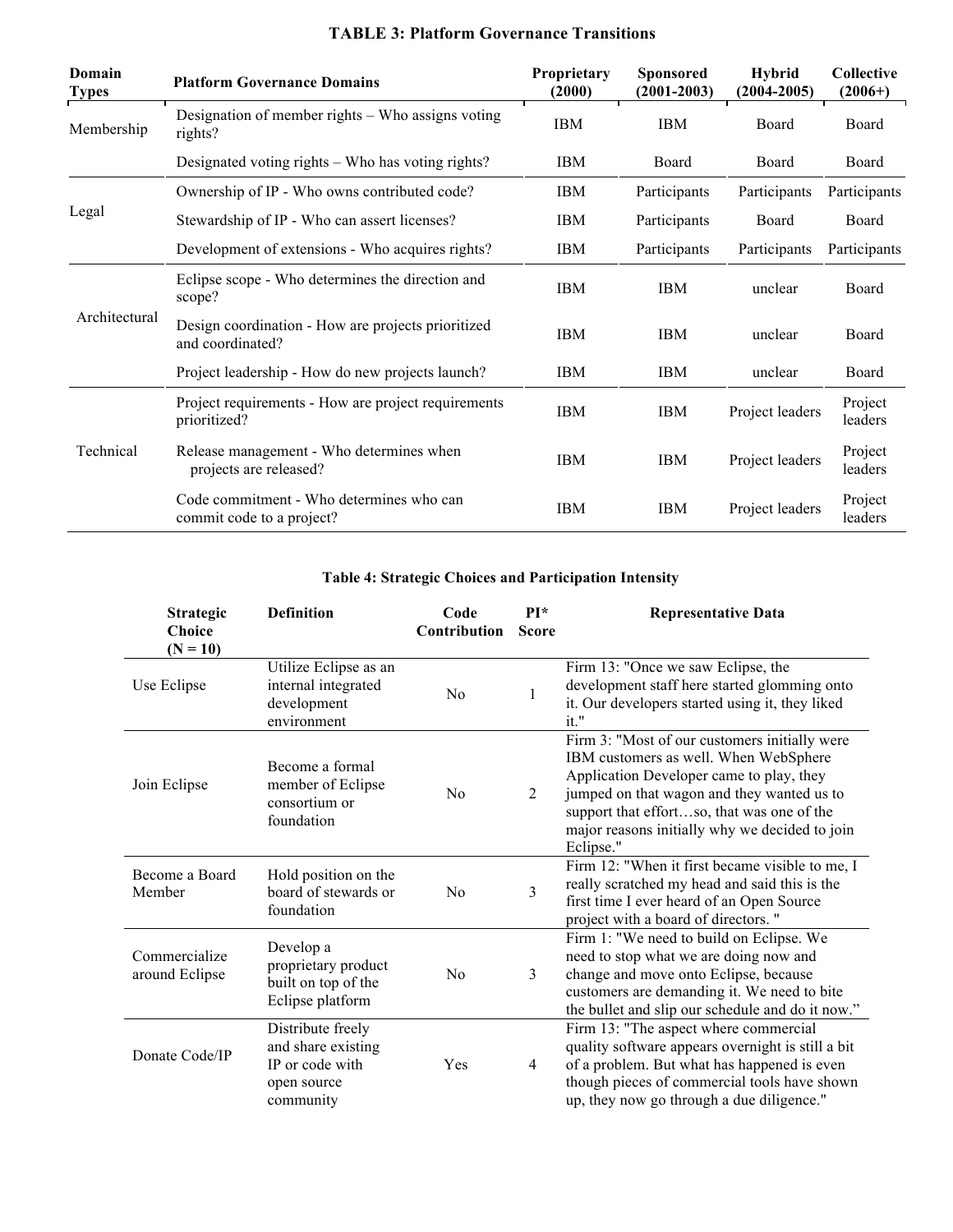| <b>Strategic Choice</b>                   | <b>Definition</b>                                                                           | Code                      | $PI*$          | <b>Representative Data</b>                                                                                                                                                                                          |
|-------------------------------------------|---------------------------------------------------------------------------------------------|---------------------------|----------------|---------------------------------------------------------------------------------------------------------------------------------------------------------------------------------------------------------------------|
| $(N = 10)$                                |                                                                                             | <b>Contribution Score</b> |                |                                                                                                                                                                                                                     |
| Join a Project                            | Contribute development<br>capacity to an official<br>Eclipse project                        | Yes                       | $\overline{4}$ | Firm 5:"It varies, and it goes up and down,<br>probably between six and ten [developers<br>working on Eclipse]. It goes up and down<br>based on what we are trying to do"                                           |
| Join Multiple Projects                    | Contribute development<br>capacity to multiple<br>Eclipse projects                          | Yes                       | 5              | Firm 8:"We've got two Open Source, two<br>Eclipse projects running right now. One we<br>might have put in there anyway because we<br>don't care so much about it. The other one<br>we did because we care."         |
| Develop Committers                        | Achieve status which<br>enables publishing of code<br>without peer review                   | Yes                       | 5              | Firm 12 "They are committing to it. I think<br>that you'll find that people who are<br>committing to it more, have a lot more<br>committers it's just the best way to gather<br>information."                       |
| Sync development<br>schedule with Eclipse | Plan proprietary product<br>releases to align with<br>Eclipse releases                      | Yes                       | 6              | Firm 15 have to be adaptive, and you have<br>to be prepared to quickly move forward<br>with initiatives based on what is going on<br>with Eclipse. So, I think it's time-it's a<br>critical time-to-market notion." |
| Lead Projects                             | Architect, and guide<br>development of key<br>priorities for an official<br>Eclipse project | Yes                       | 6              | Firm 7: "The complexity of integration. If<br>counting on a component and dependent on<br>features as project leaders and board<br>members, we have a great deal of influence<br>over development cadence."         |

**Key: PI = Participation Intensity.** Participation Intensity is ranked from 1 being the lowest level of intensity to 6 being the highest level of intensity.

| Alignment                                                                                             | <b>Types of Strategies</b>                                                                                      | <b>Representative Data</b>                                                                                                                                                                                                                                                                                |
|-------------------------------------------------------------------------------------------------------|-----------------------------------------------------------------------------------------------------------------|-----------------------------------------------------------------------------------------------------------------------------------------------------------------------------------------------------------------------------------------------------------------------------------------------------------|
| Cooperative<br>(Firms                                                                                 | Observing. Engaged with<br>Eclipse community without                                                            | Firm 13: "Naturally I watch the areas that first affect<br>melike the Web tools project that is out there."                                                                                                                                                                                               |
| 3,4,5,6,7,9,10,11,14                                                                                  | contributing code (Low PI)                                                                                      |                                                                                                                                                                                                                                                                                                           |
| Sub-Industries<br>Business intelligence<br>Printing, Imaging<br>Telecommunications<br>Microprocessors | Integrating. Ensure existing<br>proprietary product suite is<br>compatible with Eclipse<br>(Mid PI)             | Firm 11: "In the past we have had plug-ins to just about<br>everything you can imagine. The idea of having one plug-<br>in to write means instead of writing multiple plug-ins, our<br>developers, can go and write more features for building.<br>So, Eclipse is critical to us because of that reason." |
| Database Management<br><b>IT Services</b><br>Development tools<br>Business applications               | Expanding. Develop new<br>Eclipse functionality to<br>support complementary<br>business (High PT)               | Firm 7: "We started looking across various opportunities<br>and it started to become clear that one of the more<br>appropriate places for us to contribute would be in the test<br>and performance tools infrastructure which is where we<br>have a lot of our new tools effort."                         |
| Opportunistic<br>(Firms 1, 2, 8, 12,<br>13, 15, 16<br>Sub-Industries<br>Application                   | Front-running. Offer<br>proprietary products based<br>on pre-release code without<br>contributing back (Low PT) | Firm 8: "But we are there, we are involved primarily to<br>watch. If they ever got their fundamental basic code to be<br>better than ours, which right now it's nowhere near as<br>good as ours, then we'll take theirs and put it under our<br>product"                                                  |
| integration<br>Development tools<br><b>IT Services</b>                                                | Selling up. Develop code<br>that is limited or inferior to<br>existing proprietary offerings<br>(Mid PI)        | Firm 2: "It's got to be a good enough teaser to get people<br>to want to use it but will also adequately promote my<br>stuffSo, I'm probably going to use the Open Source<br>stuff as a lead generation capability."                                                                                      |
|                                                                                                       | Redirecting. Prioritize or<br>omit build requirements<br>based firm-interests<br>advantage (High PI)            | Firm 12: "Would I do holdbacks [holding back high<br>quality code] too if I was sitting up there [leading a<br>project]? No I wouldn't. But I'd sure have an aggressive<br>parallel commercialization program to try to get to market<br>ahead of my competitors regardless."                             |

# **TABLE 5: Participant Strategies by Platform Alignment**